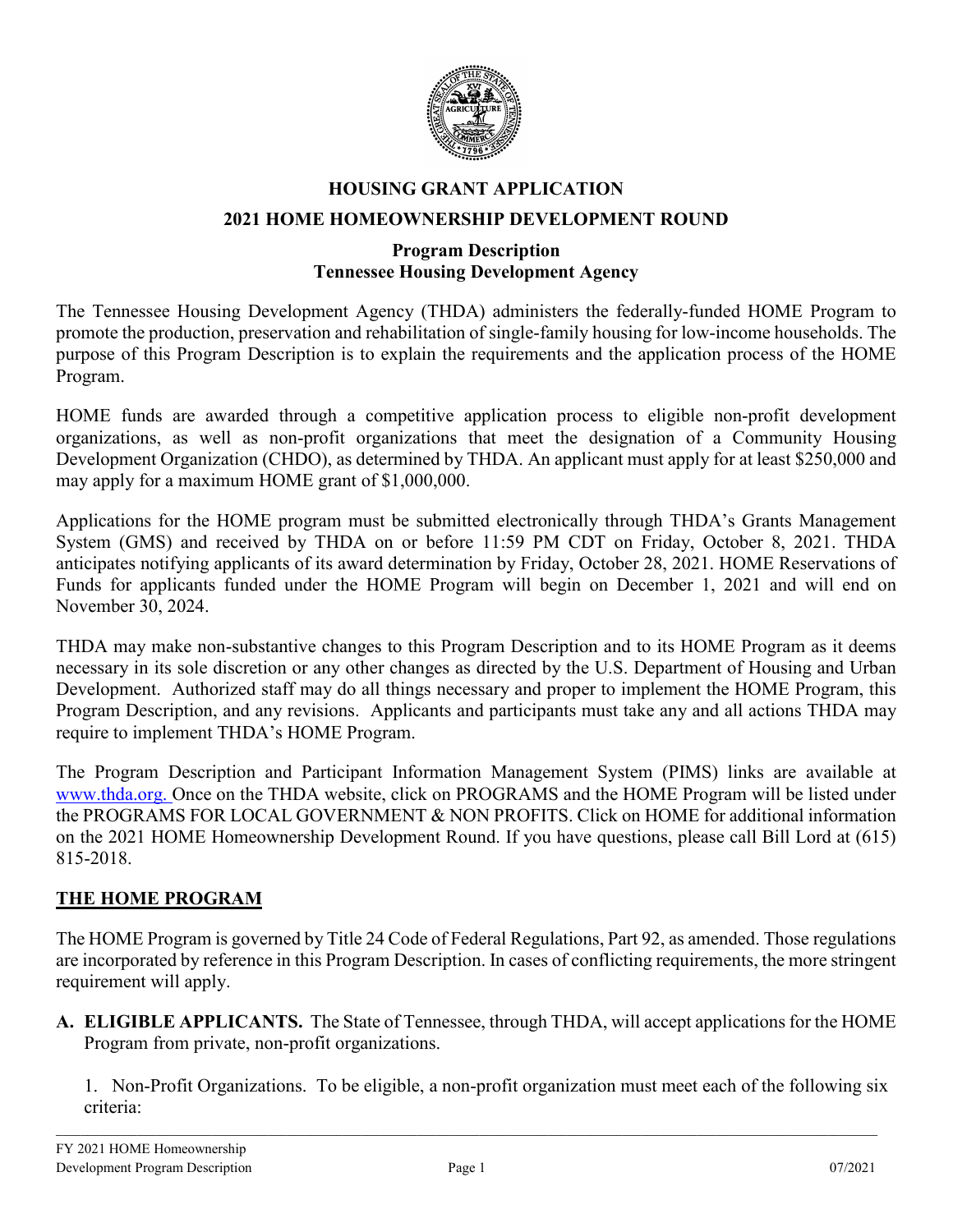- a. Be properly organized in Tennessee or authorized to do business in Tennessee.
	- i. All private, non-profit organizations must be organized and existing in the State of Tennessee (as evidenced by a Certificate of Existence from the Tennessee Secretary of State, dated no more than thirty (30) days prior to the application date); or
	- ii. Be organized and existing under the laws of another state and be qualified to do business in Tennessee (as evidenced by a Certificate of Existence from the other state's Secretary of State dated no more than thirty (30) days prior to the application date and by a Certificate of Authorization to do business in Tennessee from the Tennessee Secretary of State dated no more than thirty (30) days prior to the application date);
- b. Demonstrate at least two (2) years of experience in the development (new construction or rehabilitation) of affordable housing in the state of Tennessee satisfactory to THDA, in its sole discretion;
- c. Have no part of its net earnings inuring to the benefit of any member, founder, contributor or individual;
- d. Have among its purposes the provision of decent housing that is affordable to low-income and moderate-income persons, as evidenced in its charter, articles of incorporation, resolutions or by-laws, and experience in the provision of housing to low-income households;
- e. Have standards of financial accountability that conform to 2 CFR Part 200, Uniform Administrative Requirements, Audit Requirements and Cost Principles; and
- f. Have an IRS designation under Section  $501(c)(3)$  or Section  $501(c)(4)$  of the federal tax code. A  $501(c)(3)$  non-profit applicant may not submit an application until they have received their designation from the IRS. A 501(c)(4) non-profit applicant must provide documentation satisfactory to THDA, in its sole discretion, that the non-profit has filed the necessary materials with the IRS and received a response from the IRS demonstrating  $501(c)(4)$  status.
- 2. CHDOs. To be considered as a qualifying CHDO, the applicant must also meet all requirements for designation as a "CHDO" in accordance with 24 CFR Part 92, including the following additional requirements:
	- a. Not be controlled by, or under the direction of, individuals or entities seeking to derive profit or gain from the proposed CHDO. If the proposed CHDO is sponsored or created by a for-profit entity, each of the following shall apply:
		- i. The for-profit entity may not be an entity whose primary purpose is the development or management of housing, such as a builder, developer or real estate management firm; and
		- ii. The for-profit entity may not have the right to appoint more than one-third of the membership of the CHDO's governing body. CHDO board members appointed by the for-profit entity may not appoint the remaining two-thirds of the board members;
	- b. The CHDO must be free to contract for goods and services from vendors of its own choosing;
	- c. The officers, directors, owners (stockholders, managers, members, etc.) or employees of the for-profit entity cannot be officers, directors, owners (stockholders, managers, members, etc.) or employees of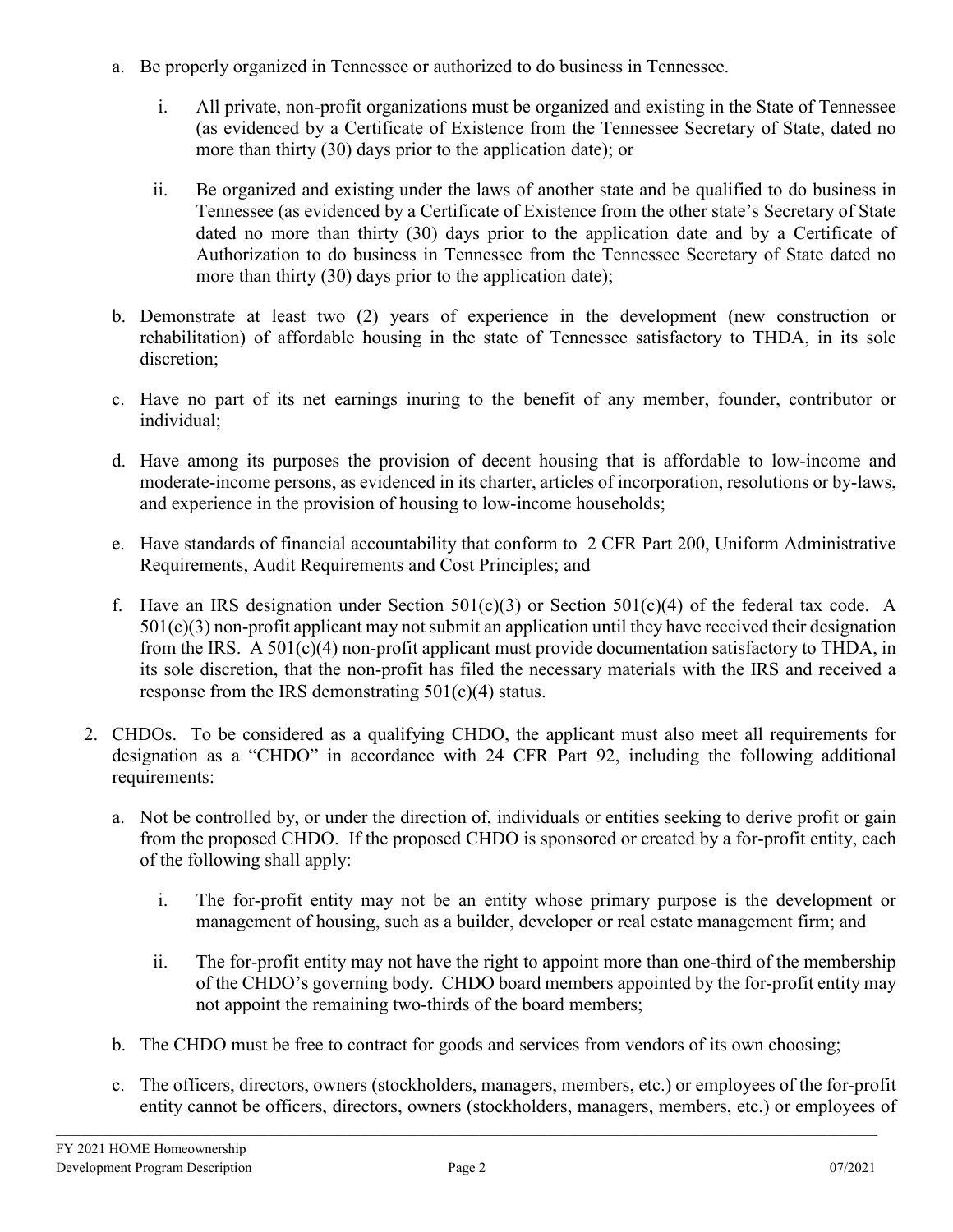# the CHDO;

- d. The organization is not a governmental entity (including the participating jurisdiction, other jurisdiction, Indian tribe, public housing authority, Indian housing authority, housing finance agency, or redevelopment authority) and is not controlled by a governmental entity. An organization that is created by a governmental entity may qualify as a CHDO; however, the governmental entity may not have the right to appoint more than one-third of the membership of the organization's governing body and no more than one-third of the board members may be public officials or employees of recipient governmental entity. Board members appointed by the State or local government may not appoint the remaining two-thirds of the board members. The officers or employees of a governmental entity may not be officers of the Board or employees of a CHDO;
- e. Maintain accountability to low-income community residents by:
	- i. Including residents of low-income neighborhoods, other low-income community residents, or elected representatives of low-income neighborhood organizations in at least one-third of the CHDO's governing board's membership. For urban areas, "community" may be a neighborhood or neighborhoods, city, county or metropolitan area; for rural areas, it may be a neighborhood or neighborhoods, town, village, county, or multi-county area (but not the entire State); and
	- ii. Providing a formal process for low-income program beneficiaries to advise the CHDO in its decisions regarding the design, site selection, development, and management of affordable housing. The formal process must be specifically outlined in the charter, by-laws, or by resolution of the governing body at the time of application submission;
- f. Have a demonstrated capacity to successfully carry out housing projects assisted with HOME funds. A CHDO undertaking development activities as a developer must satisfy this requirement by having paid employees with housing development experience who will work on projects assisted with HOME funds. Paid staffing may be documented by providing copies of the most recent W-2, as applicable, issued by the nonprofit entity for each staff member. For its first year of funding as a CHDO, a CHDO may satisfy this requirement through a contract with a consultant who has housing development experience to train appropriate key CHDO staff. A CHDO that will own housing must demonstrate capacity to act as owner of a project and meet the requirements of 24 CFR  $92.300(a)(2)$ . A CHDO does not meet the test of demonstrated capacity based on any person who is a volunteer or whose services are donated or cost allocated by another organization, or by hiring a consultant; and
- g. Have a history of serving the community within which the housing to be assisted with HOME funds is to be located. In general, a CHDO must be able to show at least one year of serving the community through housing activities benefiting low-income persons or families before HOME funds may be awarded to that CHDO. However, a newly created CHDO formed by local churches, service organizations, or neighborhood organizations may meet this requirement by demonstrating that its parent organization has at least one (1) year of serving the community through housing activities benefiting low-income persons or families.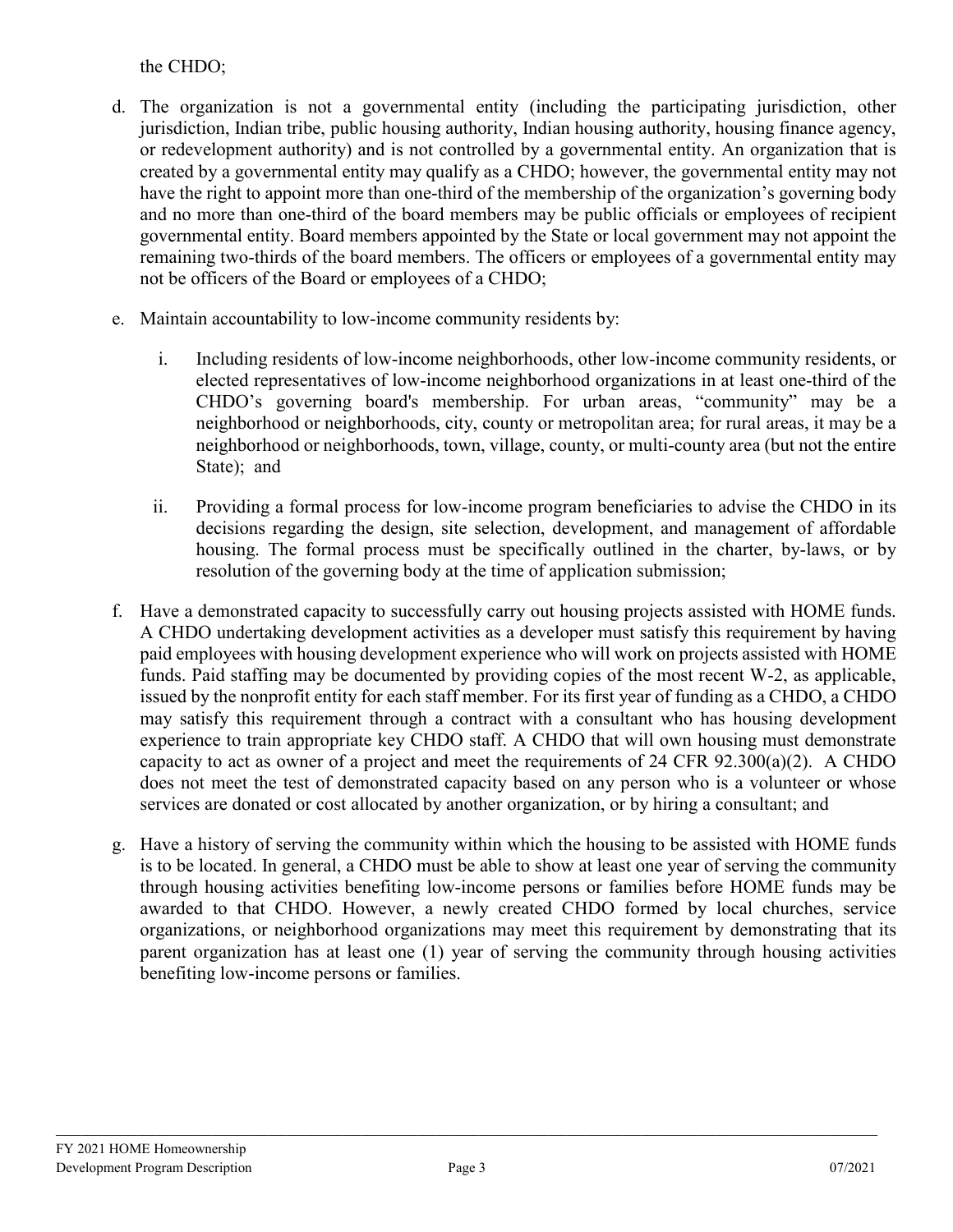- 3. Additional Applicant Requirements. To be considered a qualified applicant, the organization must also meet the following requirements:
	- a. To be eligible, all applicants must be in compliance with all other THDA programs in which they have an active open grant or a grant that has been closed with no unresolved performance issues as determined by THDA.
	- b. Applicants that have generated CHDO proceeds through past grants will have to demonstrate the use of or plan to use previous CHDO proceeds and a need for additional HOME funds.
	- c. Applicants must also provide documentation that neighborhood market conditions demonstrate a need for the project or projects to be eligible for the 2021 HOME program.
	- d. Applicants may only apply for HOME funding for projects in which the applying non-profit entity is the owner and developer. Applicants must submit a completed application that includes the Non-Profit Checklist and CHDO Designation, if applicable, as provided in GMS with supporting documentation.
	- e. All applicants with prior HOME grants from THDA under previous program descriptions must meet both the Commitment and Spend-Down Requirements as noted on the following table for the funding round under which the entity received a prior grant award:
		- i. To meet the Commitment Requirement, THDA must have entered into a legally binding agreement with the organization for specific site addresses for the percentage of development funds specified by grant year.
		- ii. To meet the Spend-Down Requirement, the organization must have either expended or submitted an officially authorized Request for Payment with supporting documentation for the percentage of development and operating assistance funds specified by grant year no later than August 31, 2021.
		- iii. Organizations with existing grant awards under the 2020 HOME Mini-Round or the 2021 HOME Urban/Rural Round are not eligible.
		- iv. Applicants with a closed grant in years 2015, 2016, or 2017 that meet the spend-down requirements, but failed to commit or expend 100% of their grant funds will be eligible to apply. CHDOs that failed to commit or expend 100% of their previous HOME Program grant funds will be subject to point deductions, as detailed in the funding determination matrix.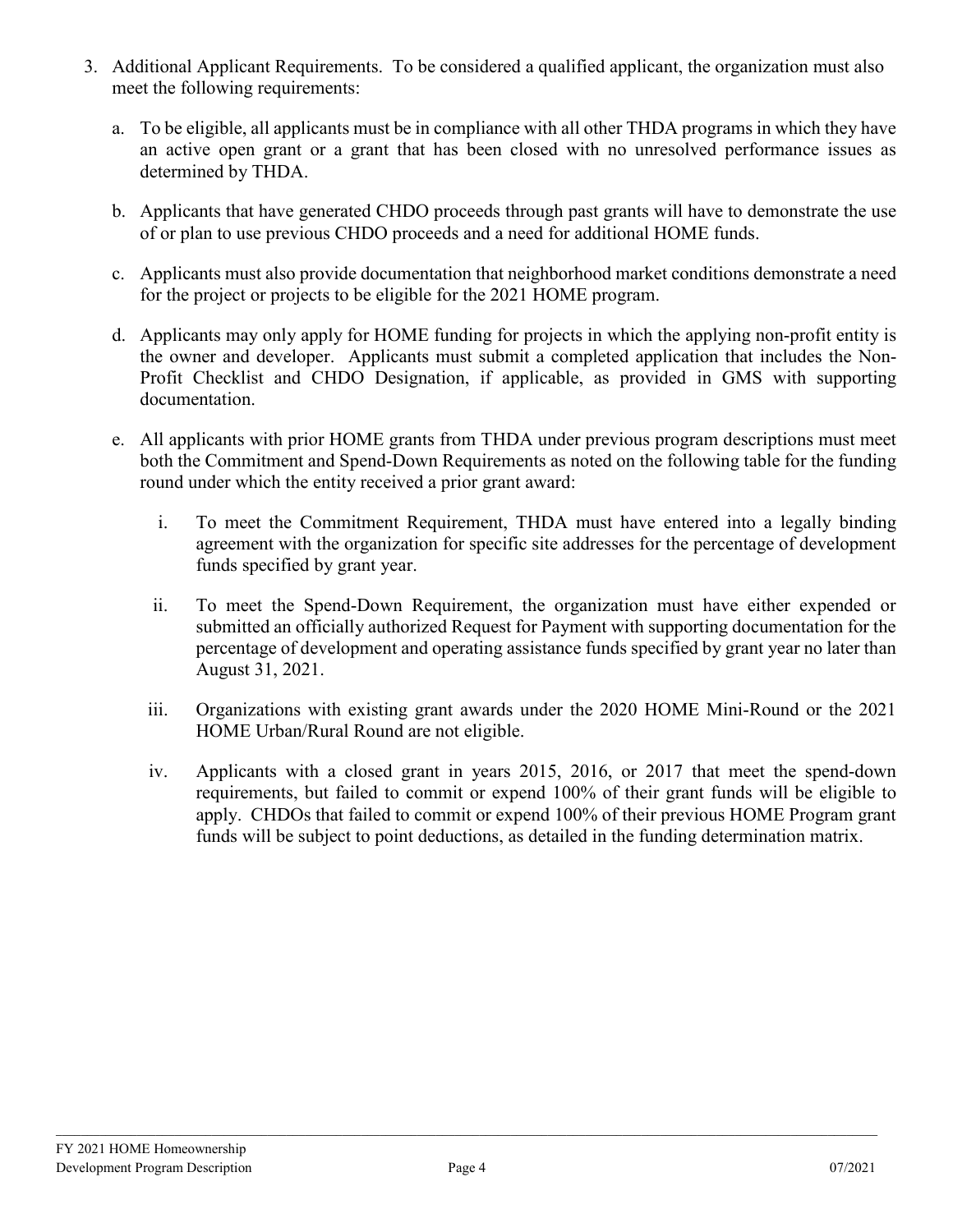| <b>HOME PROGRAM</b><br><b>DESCRIPTION</b>                                       | <b>COMMITMENT</b><br><b>REQUIREMENT</b> | <b>SPEND-DOWN</b><br><b>REQUIREMENT</b> |
|---------------------------------------------------------------------------------|-----------------------------------------|-----------------------------------------|
| 2015-2016 HOME Urban/Rural<br>Round, CHDO Round and CHDO<br>Mini-Rounds $1 & 2$ | 100%                                    | 100%                                    |
| 2017 HOME Urban/Rural Round,<br>CHDO and CHDO Mini-Rounds 1<br>and 2            | 100%                                    | 100%                                    |
| 2018 HOME Urban/Rural Round,<br>2018 CHDO Round and CHDO<br>Mini-Rounds 1 or 2  | 100%                                    | 75%                                     |
| 2019 HOME Urban/Rural Round<br>and CHDO Round                                   | 75%                                     | 50%                                     |
| 2020 HOME Urban/Rural Round<br>and 2020 CHDO Round                              | 25%                                     | 10%                                     |
| 2020 HOME CHDO Mini-Round                                                       | Not Eligible                            | Not Eligible                            |
| 2021 HOME Urban/Rural Round                                                     | Not Eligible                            | Not Eligible                            |

- **B. ALLOCATION OF FUNDS.** HOME funds committed to the State of Tennessee, through THDA, will be allocated as provided in the State of Tennessee's Consolidated Plan, as amended. THDA will use funds available from current or prior years' HOME Program allocations to fund the program. Total funding allocated to this program will be up to \$5,000,000. Up to \$2,586,141 will be set aside for CHDOs from the total program dollars allocated to this Program Description. Up to 7% of the amount funded to CHDOs will be available for CHDO operating assistance.
- 1. Commitment Requirement. Beginning with the 2015 HOME allocation, HUD no longer considers a Participating Jurisdiction (PJ) as meeting its 24-month commitment through a cumulative total of commitments since 1992, and each grant year must meet its own 24-month commitment deadline. In addition, the execution of a HOME Reservation of Funds and the establishment of a sub-grant in IDIS is insufficient to meet this requirement. Thus, a successful Applicant that receives an allocation of funds must commit those funds to specific units by the milestones to be established within the Reservation of Funds: (1) 50% of the funds by October 31, 2022; (2) 75% of the funds by April 30, 2023; and 100% of the funds by October 31, 2023.
	- a. All applicants need to be aware of these dates and have a pipeline of eligible homebuyers so they can begin their projects as soon as the environmental reviews have been completed. If in the opinion of THDA, the prospective applicant's proposals are from an organization that lacks the organizational potential to comply with all HOME affordability requirements, THDA may choose not to award any or all of the funds made available through this program description, including the set-aside for CHDOs.
- 2. Funding Requirements. HOME awards will be in the form of a reimbursement grant. Grantees will be required to repay any HOME funds expended on projects that are not completed and ready for occupancy within 60 days following the term end date of the Grant Agreement executed between the Applicant and THDA. Required HOME land use restrictive covenants and/or deeds of trust must be recorded prior to any other financing documents.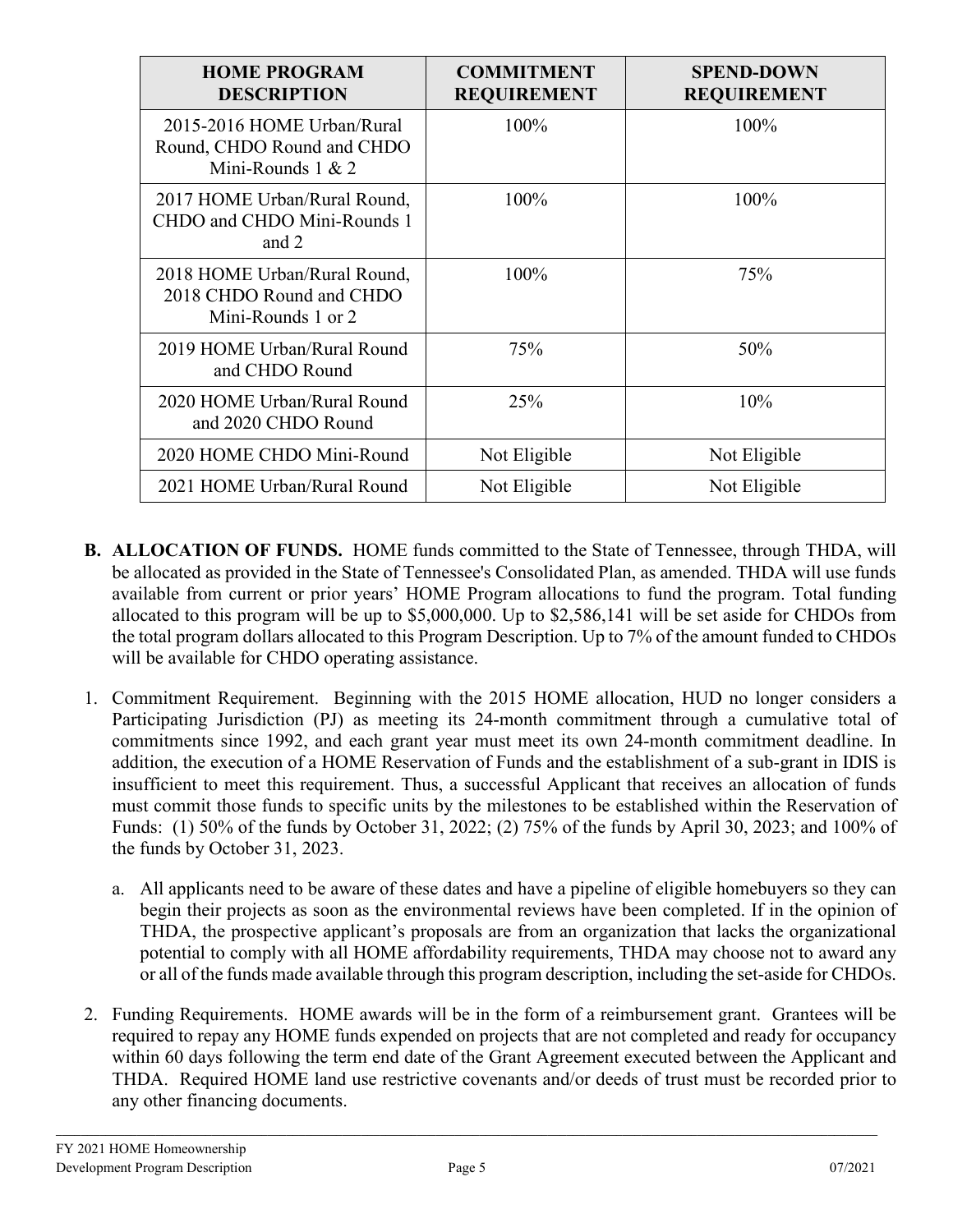- a. The THDA HOME funding to successful applicants serving a Local PJ will be reduced by the amount of any HOME funding provided by the Local PJ into the development project funded by THDA in order to remain compliant with maximum HOME per unit subsidy limits.
- b. To be funded, an application must receive a minimum threshold score of 60, an amount equal to at least 60% of the total points available.
- **C. ELIGIBLE ACTIVITIES (HOMEOWNERSHIP DEVELOPMENT & CHDO OPERATING EXPENSES).** The total of the HOME funds awarded for both activities may not exceed the total maximum grant award available under this program as identified on page 1 of this program description.
	- 1. HOMEOWNERSHIP DEVELOPMENT. The primary eligible program activity is the development of units for sale to low income home buyers for use as their primary residence. Funds may primarily be used to rehabilitate existing units or newly construct units. Acquisition costs of the development site may also be included with either development type.
		- a. *Owner & Developer*. The Grantee must be the owner and developer of all units during the development phase of the project. During this phase, units may be rehabilitated or newly constructed for sale to low and moderate income homebuyers. Acquisition costs of the development site may also be included with either development type.
		- b. *Housing Type*. All units developed must be stick built or modular construction. Manufactured housing and manufactured housing lots are not eligible.
		- c. *Project Soft Costs.* In planning their programs, applicants may include HOME-eligible soft costs associated with the project, including the actual costs of architectural fees, progress inspections, work write-ups, and associated developer fees.
			- i. Progress Inspections and Work Write-Ups. The costs for progress inspections and work writeups are capped at \$2,500. In addition to the costs for inspections and work write-ups, the costs for lead-based paint inspections, risk assessments and clearance testing, and architectural and engineering fees are also paid as project soft costs. All project soft costs count toward the HUD maximum per unit subsidy limit.
			- ii. Developer's Fees. Grantees may request an 8% developer's fee if the grantee is acting as a developer of housing. The developer's fee is 8% of the HOME funds used to construct or rehabilitate the unit for sale to a low income home buyer. A developer fee does not include the costs of acquisition of the property during the development phase of the project. The developer fee is a project soft cost and counts against the maximum per unit subsidy limit applicable to a project.
		- d. *Development Subsidy*. A "development subsidy" is the difference between the cost to develop housing and the appraised value or sales price of the project being developed, whichever is lower.
			- i. For example, the total development costs of a single family unit equal \$100,000. The appraised value and sales price after construction is \$90,000 because of neighborhood and market conditions. The \$10,000 difference between the \$90,000 appraised value/sale price and the \$100,000 development costs is not repaid to the developer and represents a development subsidy provided to the developer. While the subsidy does not go directly to the homebuyer, it helps make development of an affordable home feasible.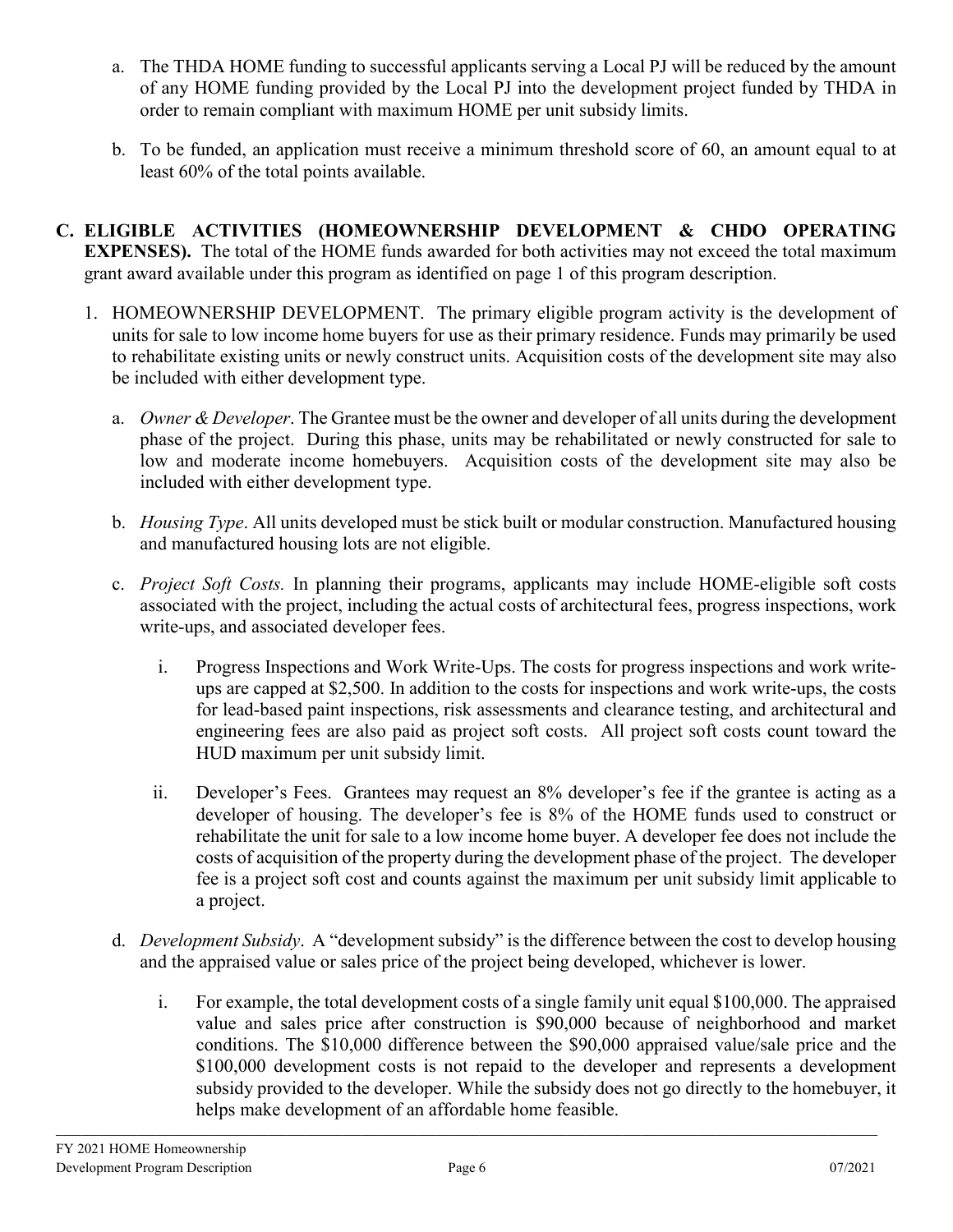- ii. HOME funds invested in to the unit as a development subsidy will be treated as a grant to the project for both CHDO and non-CHDO nonprofit grantees.
- e. *Commitment of Other Financing*. Before HOME funds can be committed through a grant agreement to a homeownership development project, all other construction financing, if any, must be firmly committed and in place.
- f. *Neighborhood Market Conditions*. Applicants proposing homeownership projects must document that neighborhood market conditions demonstrate a need for the project and must complete a market study as part of the 2021 application cycle for homeownership programs.
- g. *Deadline for Sale*. Homeownership units must be sold to an eligible homebuyer within nine (9) months of project completion. If a homeownership unit is not sold to an eligible homebuyer within nine months of the Certificate of Occupancy, the unit must be converted to rental housing for the appropriate rental affordability period or the HOME funds must be repaid by the grant recipient to THDA.
	- i. THDA expects that the grant recipient will not only shepherd the homebuyer through the home buying process, but also work toward fostering an on-going relationship with the homebuyer. This responsibility includes facilitating additional homeowner counseling, verifying homeowner occupancy requirements on an annual basis, and monitoring mortgage loan default issues.
	- ii. Additionally, if the property remains unsold nine months after completion, a lease-purchase may be permitted if the Grantee can demonstrate that it has an existing and active leasepurchase program.
- h. *Pipeline of Eligible Borrowers*. Before homeownership development activities can begin, all Grantees must demonstrate a pipeline of eligible buyers pre-qualified for a permanent loan. Although speculative construction or acquisition is not generally allowed, under certain circumstances THDA will allow a Grantee to apply for an exception to this policy on a project-by-project basis. To be considered for an exception, the Grantee must demonstrate that it meets certain criteria, including:
	- i. A current average market time of list to contract for sale for similarly priced, comparable homes in the area of the proposed project of not more than 120 days;
	- ii. Experience and capacity to manage an affordable rental housing program;
	- iii. Success during the last three (3) years in managing affordable rental housing in the area of the proposed project with an average list to lease-up term of no more than 180 days;
	- iv. Description of the extenuating circumstances that prevent the grantee from having a pipeline of pre-qualified homebuyers to support their development activity.
- i. *Permanent Financing.* THDA expects the use of THDA mortgage loans whenever suitable. Other financing may be used if it is comparable to a THDA mortgage loan. Permanent financing is considered comparable if the interest rate does not exceed the prevailing THDA Great Choice interest rate by more than one percentage point and when it is demonstrated that the homebuyer represents a commensurate underwriting risk to the lender. All loans must have a fixed interest rate fully amortizing over the term of the loan not to be less than 30 years. There can be no pre-payment penalty for early payoffs.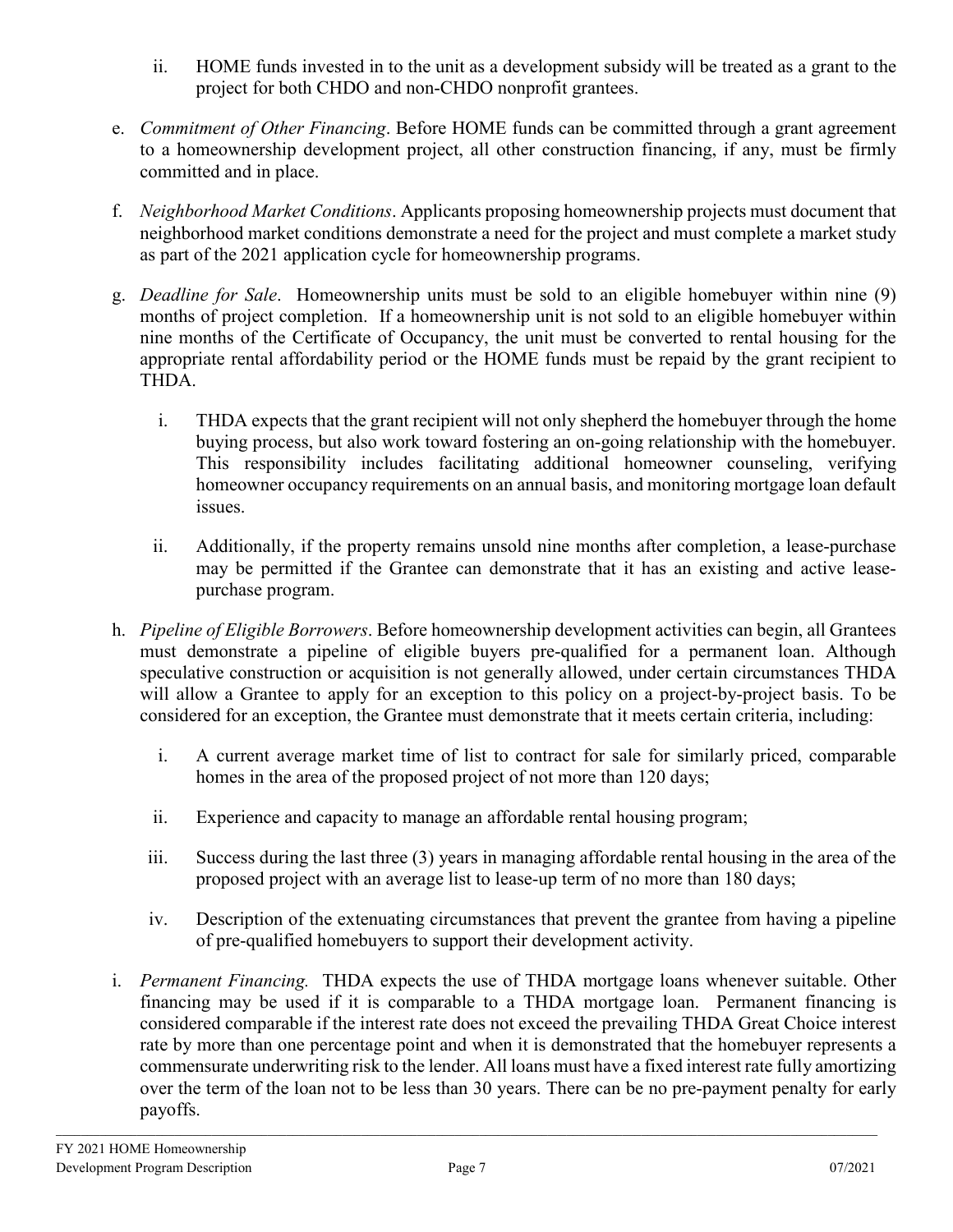- j. *Underwriting of the Homebuyer*. Front and back end ratios may not exceed twenty-nine (29%) and forty-one percent (41%), respectively. Lower ratios are encouraged.
- k. *Homebuyer Contribution*. The homebuyer must make a contribution from their own funds equal to one percent (1%) of the purchase price of the property.
- l. *Homebuyer Education.* All homebuyers must complete a homebuyer education program from a THDA-qualified homebuyer education provider prior to purchase.
- m. *Sales Price.* All units must be sold for an amount not higher than the appraised value of the unit. Units must not be sold for an amount lower than the appraised value without THDA consent.
- n. *Sales Price Limits*. The sales price limit for homeownership programs are the Property Value Limits. Current limits are available at [https://thda.org/government-nonprofit-partners/home-program/home](https://thda.org/government-nonprofit-partners/home-program/home-program-applications-and-information?token=GLkX9Ej9Vi0LMcr7SQ1sVAxEIelKuNdh)[program-applications-and-information?token=GLkX9Ej9Vi0LMcr7SQ1sVAxEIelKuNdh.](https://thda.org/government-nonprofit-partners/home-program/home-program-applications-and-information?token=GLkX9Ej9Vi0LMcr7SQ1sVAxEIelKuNdh)
- o. Soft Second Mortgage. The Grantee must allow an amount that is a minimum of \$1,000 and a maximum of \$14,999 of HOME funds to remain with the unit as a soft second mortgage as necessary to qualify the household for permanent financing,. THDA requires that a subsidy remain in the financing when the unit is sold, so that the unit affordability is based on the less restrictive recapture provision of the HOME regulations.
	- i. All Grantees must use the THDA Single Family Underwriting Template to determine the amount of HOME assistance to be provided as a soft second mortgage to the homebuyer. The Grantee must submit the determination to THDA for review and final approval. If the underwriting template indicates that the homebuyer does not have an unmet need for the soft second mortgage, the Grantee may not provide direct HOME assistance to that homebuyer and, therefore, may not sell the unit to that homebuyer. The amount of the soft second mortgage is the "direct HOME subsidy" provided to the homebuyer and subject to recapture.
	- ii. The soft second mortgage will have an affordability period of five years, which is forgiven at the end of the fifth year if the unit remains in compliance, i.e., the unit remains the permanent residence of the homebuyer and is not leased or vacated. If the unit is sold or transferred during the affordability period, the amount of the HOME subsidy subject to recapture will be reduced by twenty percent (20%) per year of occupancy by the initial homebuyer. If the unit is leased or vacated during the affordability period, the entire HOME subsidy must be repaid.
	- iii. The soft second mortgage may, in some circumstances and on a case by case basis as preapproved by THDA, be combined with other THDA-funded "second mortgage" assistance programs, including Great Choice Loan Plus assistance, or with funding available through the New Start program, and any subsequent or similar programs operated by THDA. The THDA HOME funded soft second mortgage may also be combined with a THDA Great Choice first mortgage loan.
- p. *Sales Proceeds.* When units are sold to eligible homebuyers, the sale proceeds will be treated based on the type of nonprofit receiving the HOME grant from THDA.
	- i. Sales Proceeds Earned by CHDOs. Organizations receiving HOME funds through this program as a CHDO may keep these sales proceeds as "CHDO proceeds" which must be tracked and used to develop additional single-family units for homeownership in compliance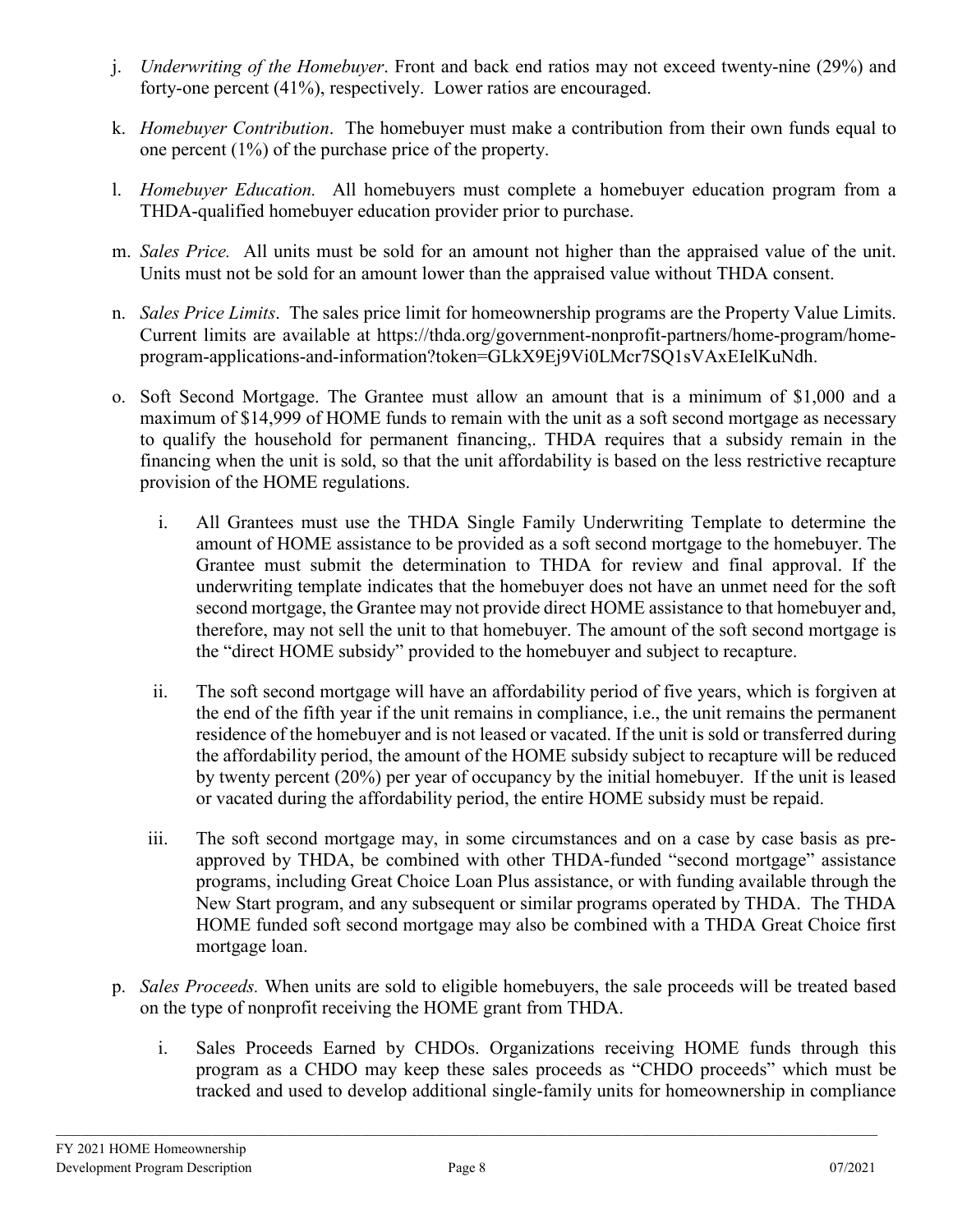with the HOME regulations. The CHDO must use its CHDO proceeds earned to develop more housing for homeownership. A CHDO may use 15% of the CHDO proceeds for operating expenses, divided as follows: Maximum of 7% for administration and a maximum of 8% for developer's fees.

Once the CHDO proceeds are used a second time to develop more housing for homeownership, the HOME restrictions on the use of proceeds are eliminated. The 25% cap on the amount of CHDO proceeds that can be used for operating or administrative expenses has been eliminated. This policy applies retroactively to current, active CHDO grants.

- ii. Sales Proceeds Earned by All Non-CHDO Nonprofit Organizations. Organizations receiving HOME funds through this program that do not receive funds as a CHDO must repay to THDA the HOME funds invested into the property from the sale proceeds less any funds that will remain with the homebuyer as a soft second mortgage and less any development subsidy provided for the unit. Such funds will be treated as Program Income to the HOME program and will be made available for future HOME activities.
- 2. CHDO OPERATING FUNDS. Organizations designated as a CHDO that successfully receive funding for homeownership development may also receive HOME funding for CHDO Operating Expenses associated with the general operation of the organization separate from the proposed development activity.

Applicants designated by THDA as a CHDO may request up to 7% of the total funding award as CHDO operating funds to help with the general operational costs of the organization, including salaries, wages, and other employee compensation and benefits; employee education, training, and travel; rent; utilities; communication costs; taxes; insurance; equipment; materials; and supplies. Operating expenses are separate from project funds and are funded from the 5% set-aside for CHDO operating expenses from the annual HOME allocation. To be eligible for these funds, the CHDO must not have an existing operating assistance grant award from THDA with less than 75% of the total operating assistance grant award not expended as of August 31, 2021.

# **D. PROHIBITED ACTIVITIES.**

- 1. Use funds for the new construction or rehabilitation of emergency shelters (including shelters for disaster victims), transitional housing, or facilities such as nursing homes, convalescent homes, hospitals, residential treatment facilities, correctional facilities, and dormitories, including those for farm workers or housing for students.
- 2. Provide project reserve accounts, or operating subsidies;
- 3. Provide tenant-based rental assistance for the special purposes of the existing Section 8 program, in accordance with Section 212(d) of the Act;
- 4. Provide non-federal matching contributions required under any other Federal program;
- 5. Provide assistance authorized under Section 9 of the 1937 Act (annual contributions for operation of public housing);
- 6. Carry out activities authorized under 24 CFR Part 968 (Public Housing Modernization);
- 7. Provide assistance to eligible low-income housing under 24 CFR Part 248 (Prepayment of Low Income Housing Mortgages;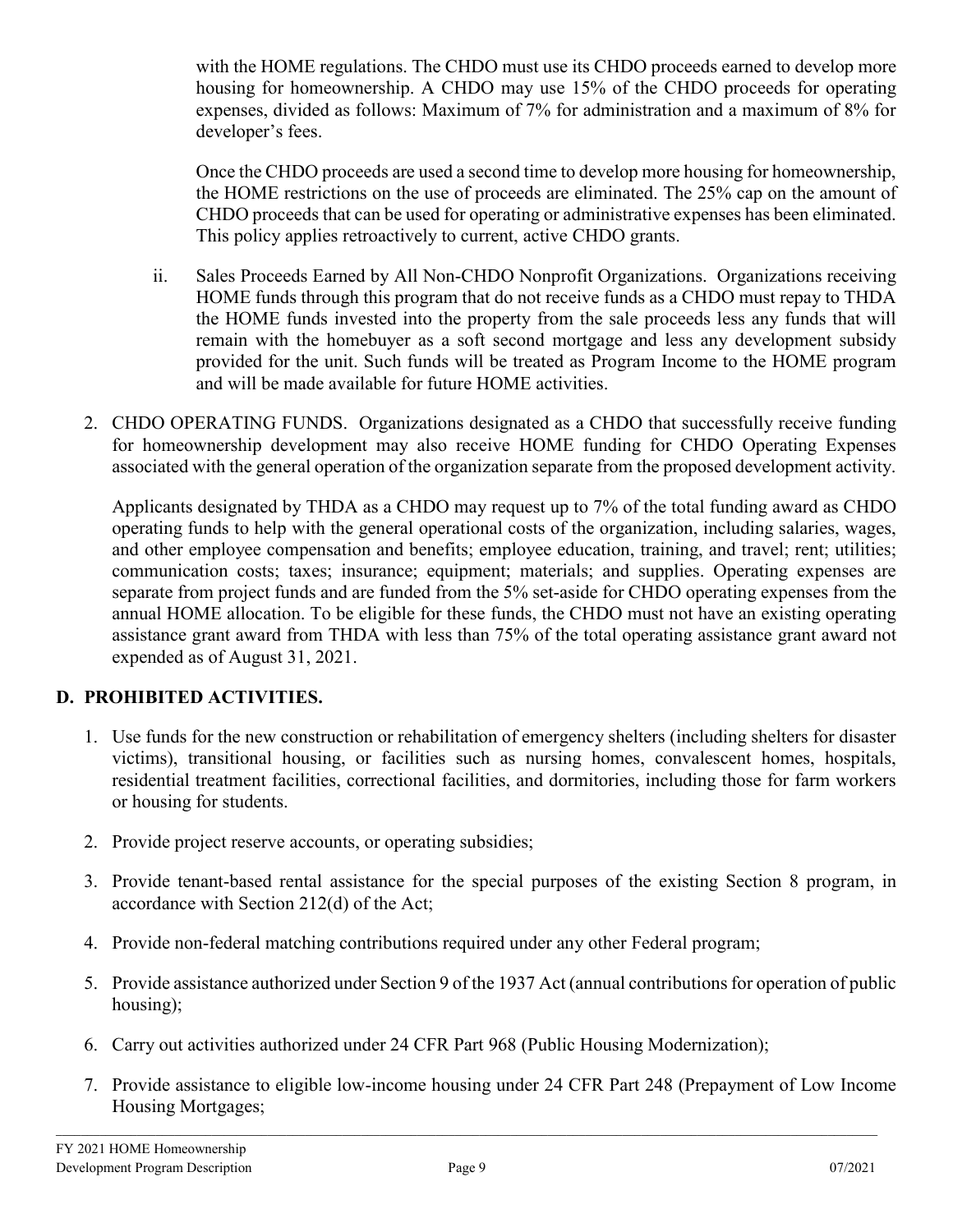- 8. Provide assistance (other than assistance to a homebuyer to acquire housing previously assisted with HOME funds) to a project previously assisted with HOME funds during the period of affordability established by HUD or THDA in the written agreement. However, additional HOME funds may be committed to a project up to one year after project completion, but the amount of HOME funds in the project may not exceed the HUD maximum per-unit subsidy amount;
- 9. Pay for any cost that is not eligible under 24 CFR 92.206 through 92.209;
- 10. Use HOME funds for the development of rental housing or as tenant based rental assistance; and
- 11. Provide assistance to homeowners for the rehabilitation of their owner occupied unit.
- **E. LAYERING.** Layering is the combining of other federal resources on a HOME-assisted project that results in an excessive amount of subsidy for the project. Such activity is prohibited. Grantees must analyze each project to ensure that only the minimum amount of assistance is allocated to the project. In no case may the amount of HOME funds exceed the HUD Maximum per Unit Subsidy Limit.
- **F. MATCH.** THDA will not require applicants to provide match towards funded projects. Although no local match is required, THDA will award points based on the contribution of eligible match reflected in an application as specified in the scoring matrix. THDA will count any qualifying non-federal project funds or other resources reflected in successful applications that qualify as match under the HOME rule toward the match requirement. HOME match is permanent, non-federal contributions to a project. THDA will monitor the contribution of match throughout the implementation of the grant.Matching contributions may be in the form of one or more of the following:
	- 1. Cash contributions not provided by the assisted household and not from a federal source, including the present value of the interest subsidy for loans made at rates below market;
	- 2. Reasonable value of donated site-preparation and construction materials;
	- 3. Reasonable rental value of the donated use of site preparation or construction equipment;
	- 4. Waived fees and taxes;
	- 5. Property donation or below-market sale. A copy of the appraisal and/or purchase contract must be submitted. The donor/seller of the property must also provide a statement certifying that the property was donated or sold for affordable housing purposes and an acknowledgment that the donor/seller received the URA Guide Form Notice Disclosure to Seller, as well as the HUD booklet entitled, "When a Public Agency Acquires Your Property." If the property was originally acquired with federal funds, the value of the property is not match eligible;
	- 6. The direct cost of donated, compliant homebuyer counseling services provided to families that acquire properties with HOME funds under the provisions of 24 CFR §92.254, including on-going counseling services provided during the period of affordability. Counseling may not be valued at more than \$40 per hour;
	- 7. Reasonable value of donated or volunteer labor or professional services. Unskilled volunteer labor may not be valued at more than \$10 per hour; skilled volunteer labor may be valued at the documented going rate;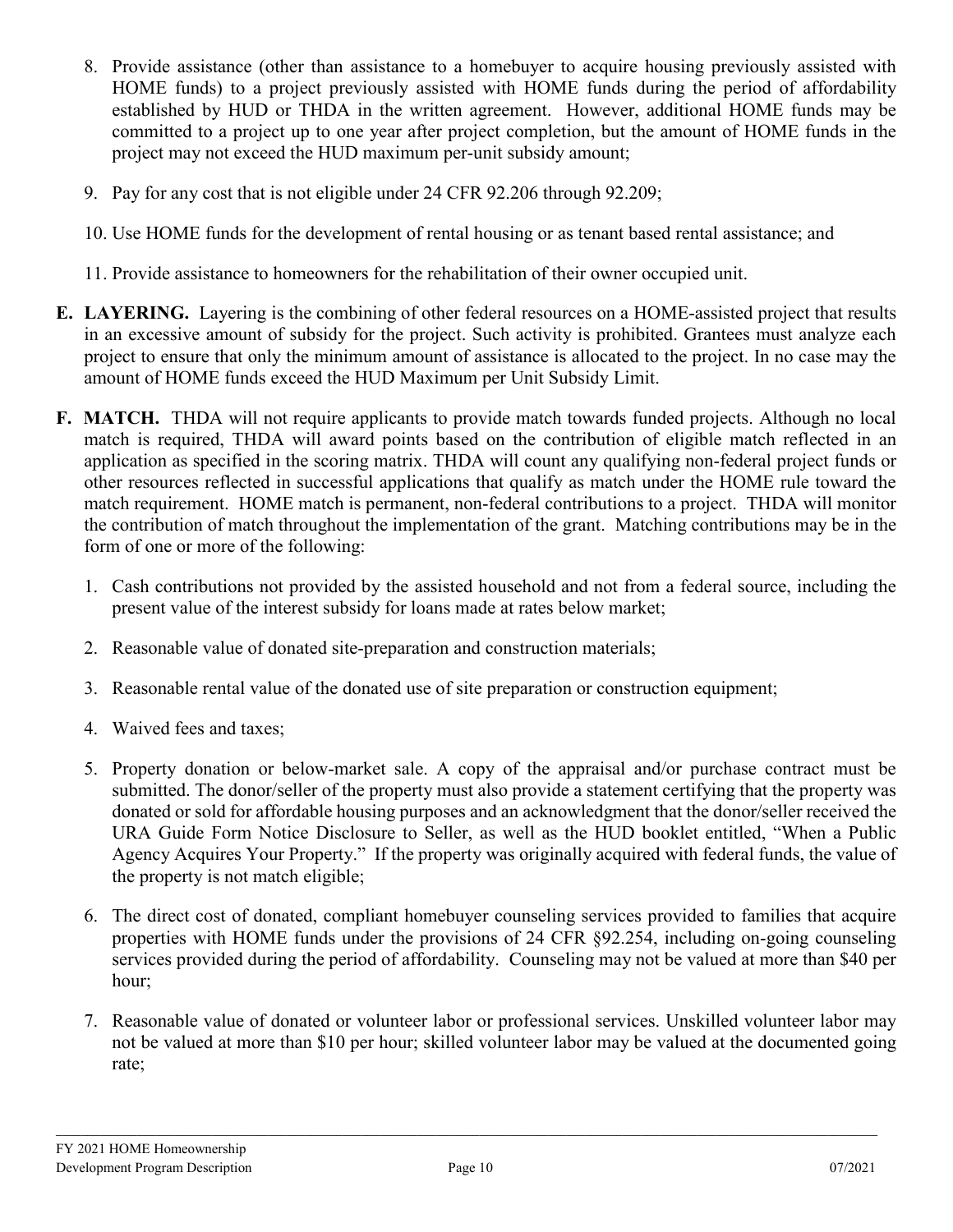- 8. Value of sweat equity may also be eligible if every assisted household under the HOME grant award is required to perform sweat equity. Sweat equity may not be valued at more than \$10 per hour; and
- 9. Other match sources as permitted under the HOME Final Rule.
- **G. LEVERAGE.** In the scoring matrix, any project that has leveraged funds will receive additional points. Leveraged funds are funds provided by local governments, grants from other sources and cash from beneficiaries. Loan proceeds from a lending institution do not count as leverage. However, the savings generated from a below market interest rate will count as leverage. Administrative funds, anticipated fundraising revenues, other THDA funds, and construction loans do not count toward leverage. Leveraged funds counted in one program year do not qualify again as leverage in subsequent years.

The value of donated labor, materials and land will count toward leverage. The value of unskilled labor is set at the current minimum wage, and the value of skilled labor is set at twice the current minimum wage. The value of land and/or a building donated or acquired for a project prior to the application will count as leverage, but there must be an appraisal or tax assessment included in the application to document its value. In order to count donated supplies or materials, only the documented value of the actual goods or materials will be considered and they must be legitimately required by the program. The donor must provide a letter to confirm the amount of the supplies or materials. Proposed discounts will not count as leverage.

**H. PUBLIC PRIVATE PARTNERSHIPS FOR NEIGHBORHOOD REDEVELOPMENT.** THDA encourages applicants to undertake housing development activities in concert with a local government or local quasi-governmental entity in order to both fulfill the need for housing in these communities as well as larger community redevelopment goals beyond the housing efforts of the organization itself.

In order to receive points under this scoring criteria, the applicant must partner with a local unit of government or a local quasi-governmental entity by means of a Memorandum of Understanding (MOU) or other partnership agreement for the purpose of the development of affordable housing for sale to low income home buyers effective for the full term of the grant period. As part of the effort, the local unit of government or the local quasi-governmental entity must provide eligible HOME match contributions to the housing development effort. The MOU must outline the responsibilities of all parties to the program implementation, including, but not limited to:

- 1. The targeted neighborhood area(s) in which all units will be rehabilitated and/or constructed for sale to low income home buyers under the MOU;
- 2. The number of units to be rehabilitated or constructed for sale to low income home buyers;
- 3. A description of the match contributions to be provided. At minimum, match contributions must meet the following requirements:
	- a. Donation or sale of a suitable parcel of land for home development, without encumbrance of any kind with all taxes and other fees current and meeting all requirements of Section F 5 of this program description and the following additional requirements:
		- i. The sale price to the applicant shall be no more than \$100; and
		- ii. All taxes must be clear through the time of sale to the low income homebuyer;
	- b. The donated cost of demolition and disposal of any existing structures on the building parcel including all landfill fees if unit demolition is a required part of lot development; and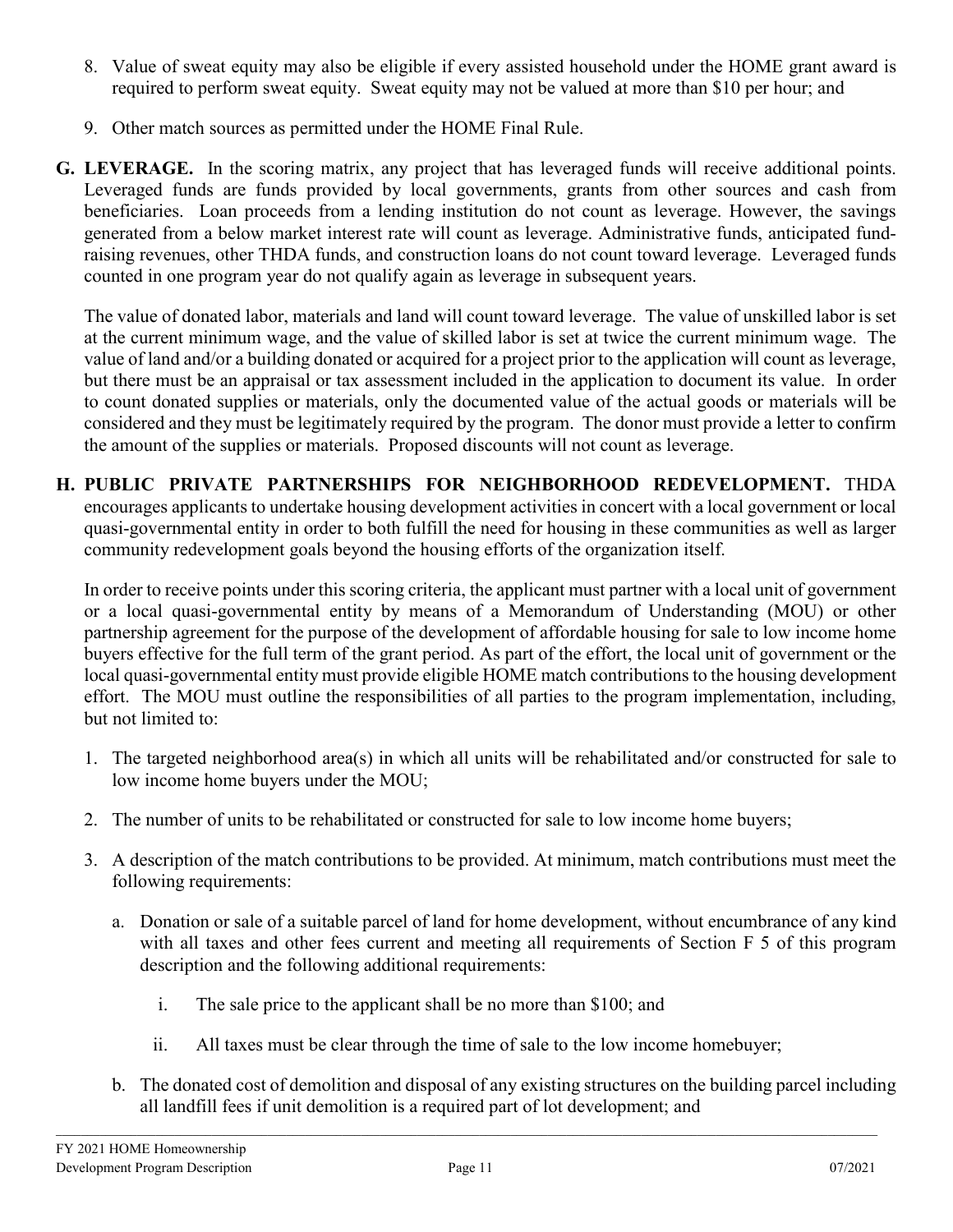- c. Fees controlled by the local government such as building permits, impact fees or other development fees must be waived by the local government and provided as a donated match to the project. To the extent, the local government controls utility connection and tap fees these fees must be waived or significantly discounted in order to meet the match eligibility requirements of the HOME program.
- 4. The nonprofit must have a strategy approved by its Board to redevelop an area that ties into a larger strategic plan of a City or County's efforts to stabilize a focused area that requires revitalization. Unit development must occur only in the identified target area.

# **I. HOME PROGRAM REQUIREMENTS.**

1. Income Limits. HOME funds may be used to benefit only low-income households. "Low-income households" means an individual or household whose income does not exceed 80% of the area median income, adjusted for household size.

"Very low-income household" means a household whose income does not exceed 50% of the area median income, adjusted for household size.

The income of the household to be reported for purposes of eligibility is the sum of the annual gross income of the beneficiary, the beneficiary's spouse, and any other household member residing in the home. Annual gross income is "anticipated" for the next 12 months, based upon current circumstances or known upcoming changes, minus certain income exclusions.

Current limits are available at [https://thda.org/government-nonprofit-partners/home-program/home](https://thda.org/government-nonprofit-partners/home-program/home-program-applications-and-information?token=GLkX9Ej9Vi0LMcr7SQ1sVAxEIelKuNd)[program-applications-and-information?token=GLkX9Ej9Vi0LMcr7SQ1sVAxEIelKuNd.](https://thda.org/government-nonprofit-partners/home-program/home-program-applications-and-information?token=GLkX9Ej9Vi0LMcr7SQ1sVAxEIelKuNd)

Median income for an area or the state shall be that median income estimate made by HUD. Median incomes change when HUD makes revised estimates.

- 2. Affordability Period.
	- a. Homeownership Developments. At the time of the sale of the unit to an eligible homebuyer, the Grantee must leave HOME funds in the unit as a soft second mortgage loan in an amount equal to the lesser of \$14,999 or the amount of HOME funds necessary to qualify a household for permanent financing, but not less than \$1,000. There will be an affordability period of five years secured by a Note and Deed of Trust between the Grantee and the homebuyer. The HOME investment is forgiven at the end of the fifth year if the unit remains in compliance with HOME requirements. This means that the property remains the primary residence of the initial homebuyer and is not leased or vacated; and if the property is sold or transferred at the end of the affordability period, the homebuyer has complied with these recapture provisions. If the unit is sold or transferred during the affordability period, the amount of HOME subsidy subject to recapture will be reduced by twenty percent (20%) per year of occupancy by the initial homebuyer. If the unit is leased or vacated during the affordability period, the entire HOME subsidy must be repaid to THDA.
	- b. Sale or Transfer of the Property. The HOME-assisted home buyer may sell or otherwise transfer the unit on or before the end of the affordability period to any willing buyer at any price, and the amount of the HOME subsidy subject to recapture will be reduced by 20% per year of occupancy by the initial homebuyer. The amount subject to recapture is limited by the availability of net proceeds. The net proceeds are the sales price minus superior non-HOME loan repayments minus closing costs. If the net proceeds are not sufficient to recapture the remaining outstanding principal balance of the HOME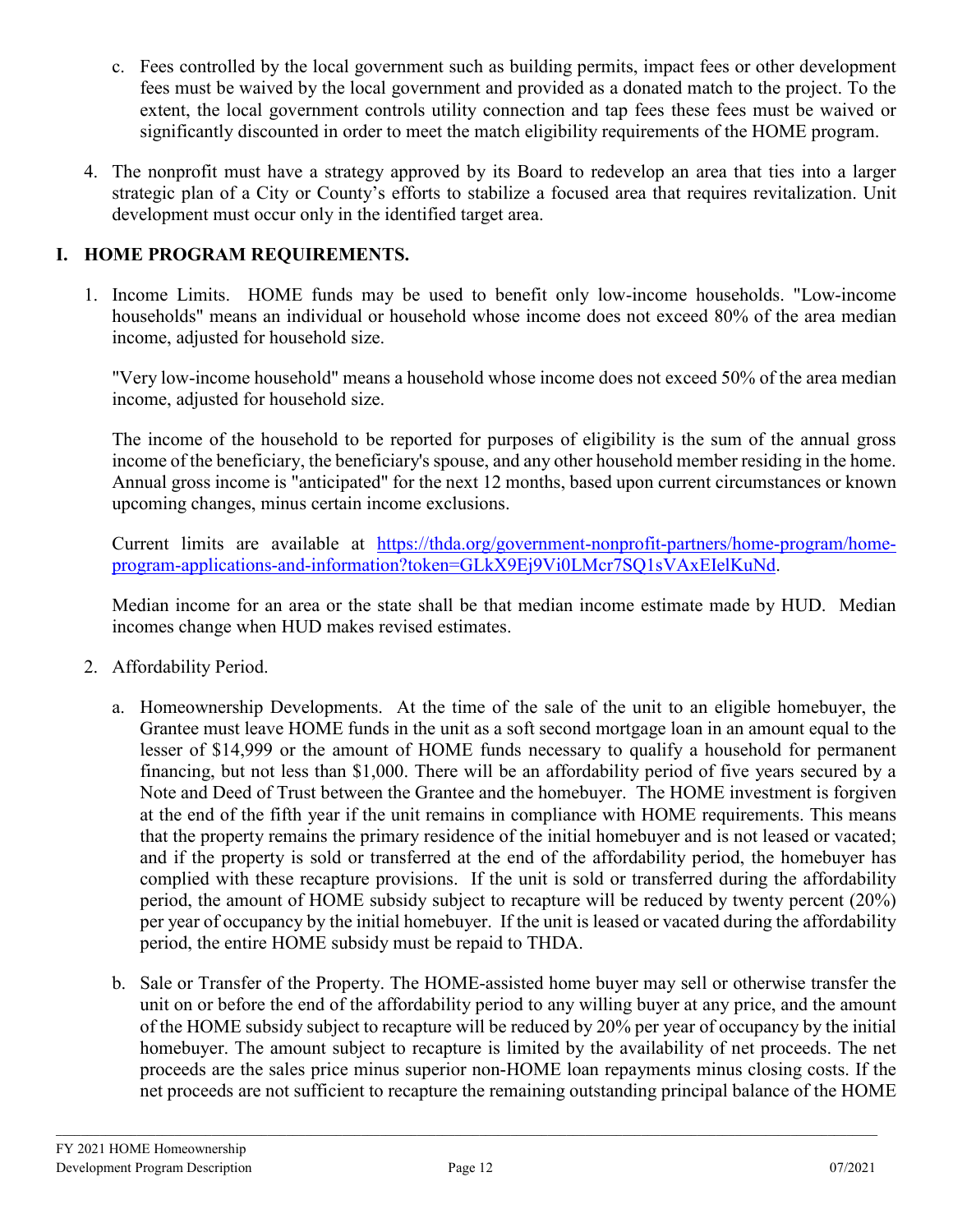Note plus the amount of the down payment made by the homeowner, if any, plus the amount of any capital improvement investment made by the homeowner, then the grant recipient shall recapture a pro rata share of the net proceeds of the sale in lieu of the full remaining outstanding principal balance of the HOME Note. "Capital improvement investment" means the improvements to the property made at the homebuyer's expense (and not through some other form of subsidy), as evidenced by receipts or cancelled checks detailing the capital improvements made. Capital improvements do not include items of maintenance, deferred maintenance or cosmetic improvements. The pro rata amount to be recaptured shall be calculated in accordance with the HOME Program Regulations at 24 CFR  $92.254(a)(5)(ii)(A)(3)$  as follows:

If the net proceeds are not sufficient to recapture the full HOME investment (or a reduced amount) plus enable the homeowner to recover the amount of the homeowner's down payment and any capital improvement investment made by the home owner since purchase, the grant recipient shall share the net proceeds according to the following formulas:

 HOME Subsidy HOME Subsidy + Homeowner Investment

 Homeowner Investment HOME Subsidy + Homeowner Investment x Net Proceeds = HOME Amount to Recapture

x Net Proceeds = HOME Amount to Recapture

The new proceeds may be divided proportionately as set forth in these steps:

- i. Application of Forgiveness Feature. Once the net proceeds are determined from the sale of the property, the grant recipient shall reduce the amount due based on the length of time the homebuyer has occupied the home in relation to the affordability period. Soft second mortgages up to \$14,999 have a five year affordability period and a forgiveness feature of 20% per year.
- ii. Amount subject to recapture. The HOME investment that is subject to recapture is based on the amount of HOME assistance that enabled the homebuyer to buy the housing unit. This includes any HOME assistance that reduced the purchase price from fair market value to an affordable price, but excludes the amount between the cost of producing the unit and the market value of the property (i.e., the development subsidy).
- iii. After the full HOME investment has been repaid, any excess profits will belong to the homeowner.
- c. Construction Financing Homeownership. To enforce the provisions of the Working Agreement with the Grantee, THDA will require that a Restrictive Covenant and Deed of Trust be recorded against the property prior to drawing down HOME funds for construction. When the unit is sold to an eligible homebuyer, THDA will provide the closing agent a copy of the release for Restrictive Covenant and Deed of Trust. The Grantee must provide the closing agent with a Grant Note and Deed of Trust between the Grantee and the homebuyer for the soft second mortgage loan under the recapture provisions. Upon receipt by THDA of a copy of the Grant Note, the recorded Deed of Trust between the homebuyer and the Grantee, the recorded deed from the seller to the homebuyer, and the fully executed final TILA-RESPA Integrated Disclosure (TRID) Settlement Statement, the original Release of Lien is forwarded to the closing agent for recording.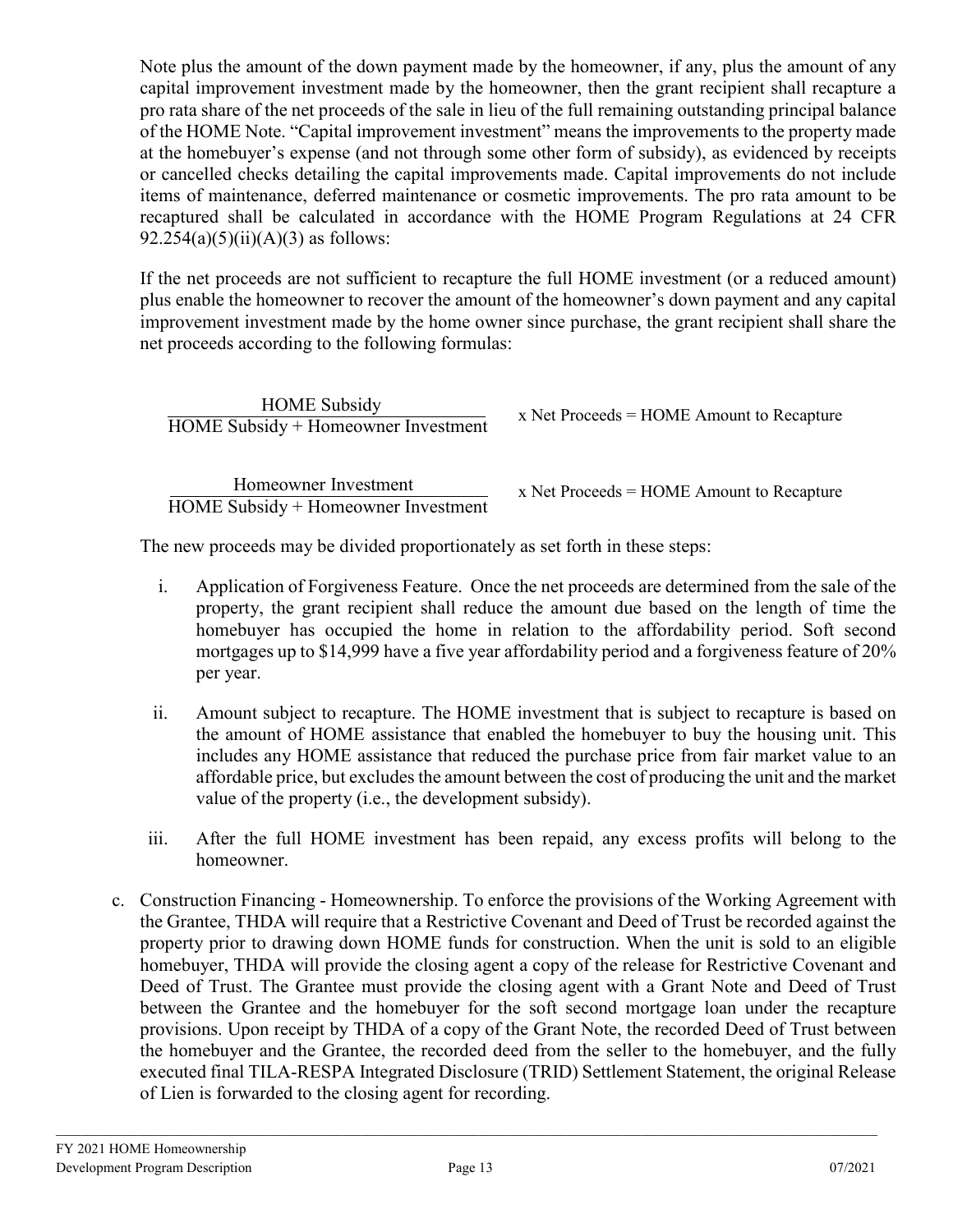3. Level of subsidy. The current maximum HOME investment per unit is provided below:

| <b>MINIMUM HOME DOLLARS</b> | \$1,000   | PER UNIT                     |
|-----------------------------|-----------|------------------------------|
| <b>MAXIMUM HOME DOLLARS</b> | \$83,045  | 0-BEDROOM (EFFICIENCY) LIMIT |
|                             | \$95,199  | 1-BEDROOM LIMIT              |
|                             | \$115,763 | 2-BEDROOM LIMIT              |
|                             | \$149,761 | 3-BEDROOM LIMIT              |
|                             | \$164,390 | 4-BEDROOM OR MORE LIMIT      |

Periodically, THDA may update these limits pending approval from HUD. Updated limits will be effective for all activities in which the written agreement for the activity is entered into after the effective date for the limits issued by HUD. These updates will be posted on THDA's web site [at](http://www.thda.org/) [https://thda.org/government-nonprofit-partners/home-program/home-program-applications-and](https://thda.org/government-nonprofit-partners/home-program/home-program-applications-and-information?token=GLkX9Ej9Vi0LMcr7SQ1sVAxEIelKuNdh)[information?token=GLkX9Ej9Vi0LMcr7SQ1sVAxEIelKuNdh.](https://thda.org/government-nonprofit-partners/home-program/home-program-applications-and-information?token=GLkX9Ej9Vi0LMcr7SQ1sVAxEIelKuNdh)

4. Property Standards. Property standards must be met when HOME funds are used for a project. Any housing constructed or rehabilitated with THDA HOME funds must meet all applicable local, county, and state codes, rehabilitation standards, Uniform Property Condition Standards (UPCS), and zoning ordinances at the time of project completion.

In the absence of a local code, new construction of single-family units or duplexes must meet the current, State-adopted edition of the International Residential Code for One- and Two-Family Dwellings. The newly constructed units must also meet accessibility requirements and mitigate disaster impact as applicable per State and local codes, ordinances, etc.

In the absence of a local code, rehabilitation of existing homeowner units must meet the current, Stateadopted edition of the Existing Building Code of the International Code Council (ICC).

THDA will not make any funding awards for units in a jurisdiction where the unit cannot be inspected by a state certified building inspector or by a provider as permitted under State law.

HOME funded units must also conform, as applicable, to the THDA Minimum Design Standards for New Construction of Single Family and Multifamily Housing Units and with THDA's Minimum Design Standards for Rehabilitation of Single Family and Multi-family Housing Units. THDA must review and approve plans, work write-ups and written cost estimates and determine cost reasonableness for both new construction and rehabilitation prior to putting the project out to bid.

The International Code books are available at: www.iccsafe.org

- a. Disaster Mitigation. All new construction should be built in a method and/or location that would attempt to protect all new construction from possible disaster due to either a man-made issue, or an act of God that may cause physical or structural damage to the home. The methods should include any items that may be recommended, or required by either local, state, or federal agencies dealing with disasters.
- b. Energy Code. New construction projects must also meet the State-adopted edition of the International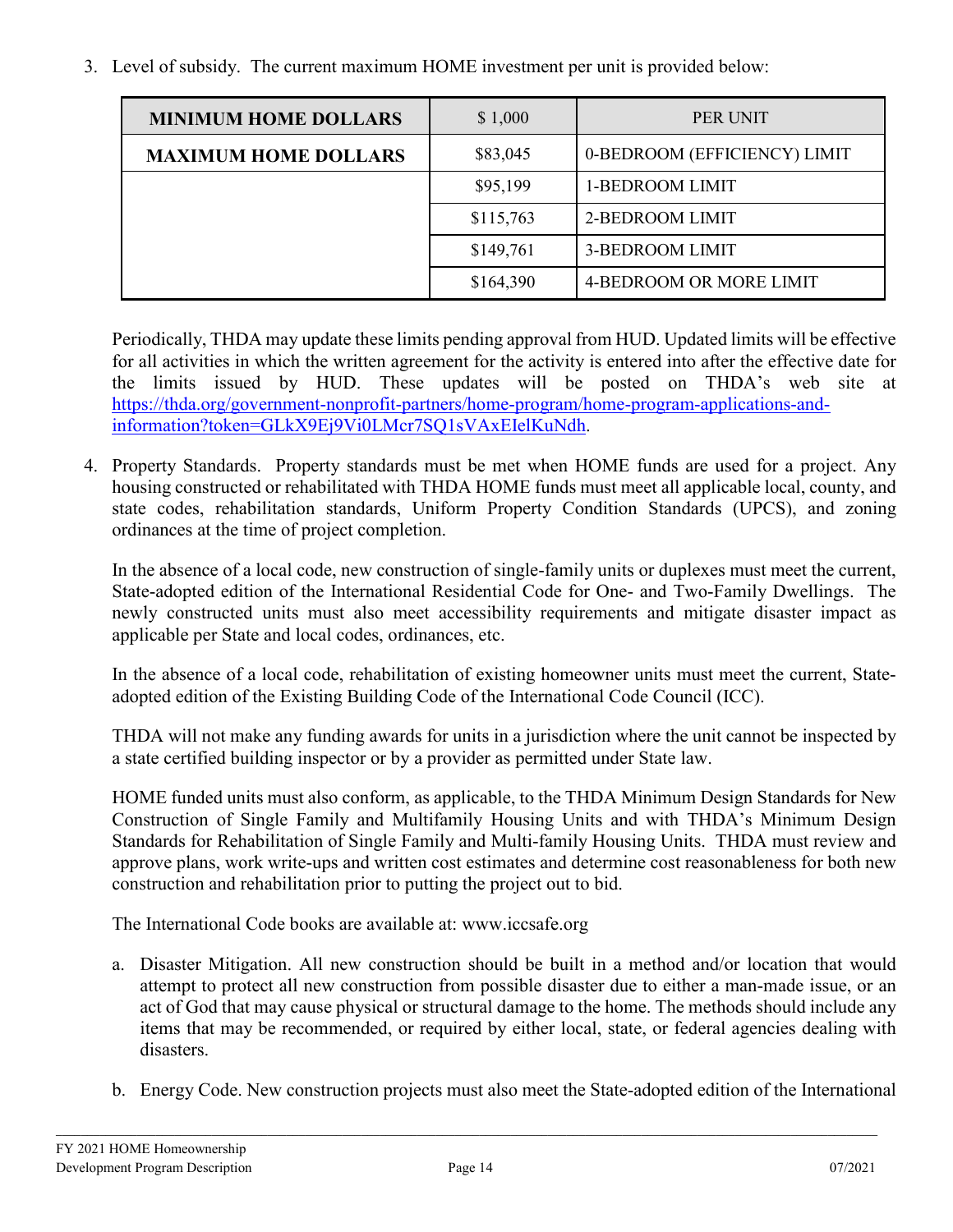Energy Conservation Code. Copies of the Energy Code may also be obtained from the International Code Council at the address listed above.

- c. Energy Conservation. In addition to meeting the State-adopted edition of the International Energy Conservation Code, new construction projects must be Energy Star qualified as certified by an independent Home Energy Rating System (HERS) rater or achieve a HERS index of 85 or less when tested by a certified rater.
- d. Section 504. Section 504 of the Rehabilitation Act of 1973 prohibits discrimination in federally assisted activities and programs on the basis of disability, and imposes requirements to ensure accessibility for qualified individuals with disabilities to these programs and activities.
- 5. After Rehabilitation Property Value. F*or projects involving the rehabilitation of a unit*, the maximum after rehabilitation value permitted for the type of single-family housing (1-4 family residence, condominium, cooperative unit,) shall not exceed 95% of the median purchase price for the area as established by HUD. Current limits are available at [https://thda.org/government-nonprofit-partners/home](https://thda.org/government-nonprofit-partners/home-program/home-program-applications-and-information?token=GLkX9Ej9Vi0LMcr7SQ1sVAxEIelKuNdh)[program/home-program-applications-and](https://thda.org/government-nonprofit-partners/home-program/home-program-applications-and-information?token=GLkX9Ej9Vi0LMcr7SQ1sVAxEIelKuNdh)[information?token=GLkX9Ej9Vi0LMcr7SQ1sVAxEIelKuNdh.](https://thda.org/government-nonprofit-partners/home-program/home-program-applications-and-information?token=GLkX9Ej9Vi0LMcr7SQ1sVAxEIelKuNdh) .
- 6. Sales Price Limits. The sales price limit for homeownership programs are the same as the Property Value Limits for homeowner rehabilitation programs. Current limits are available at [https://thda.org/government-nonprofit-partners/home-program/home-program-applications-and](https://thda.org/government-nonprofit-partners/home-program/home-program-applications-and-%09information?token=GLkX9Ej9Vi0LMcr7SQ1sVAxEIelKuNdh)[information?token=GLkX9Ej9Vi0LMcr7SQ1sVAxEIelKuNdh.](https://thda.org/government-nonprofit-partners/home-program/home-program-applications-and-%09information?token=GLkX9Ej9Vi0LMcr7SQ1sVAxEIelKuNdh)
- **J. UNIVERSAL DESIGN/VISITABILITY.** THDA encourages the inclusion of features that allow individuals with physical disabilities to reside and/or visit the housing that is constructed or rehabilitated with federal HOME funds.

Universal design is a building concept that incorporates products, general design layouts and other characteristics to a housing unit in order to:

- Make the unit usable by the greatest number of people;
- Respond to the changing needs of the resident; and
- Improve the marketability of the unit

The goal of universal design seeks to build housing that meets the needs of the greatest number of residents within a community. Universal design differs from accessible design, which is primarily intended to meet the needs of persons with disabilities. However, universal design is inclusive of adaptable design as universal design incorporates structural features that will allow a housing unit to be adapted to an individual's current or future needs. Universal design features include, but are not limited to:

- Stepless entrances.
- Minimum 5' x 5' level clear space inside and outside entry door.
- Broad blocking in walls around toilet, tub and shower for future placement of grab bars.
- Full-extension, pull-out drawers, shelves and racks in base cabinets in kitchen.
- Front mounted controls on all appliances.
- Lever door handles.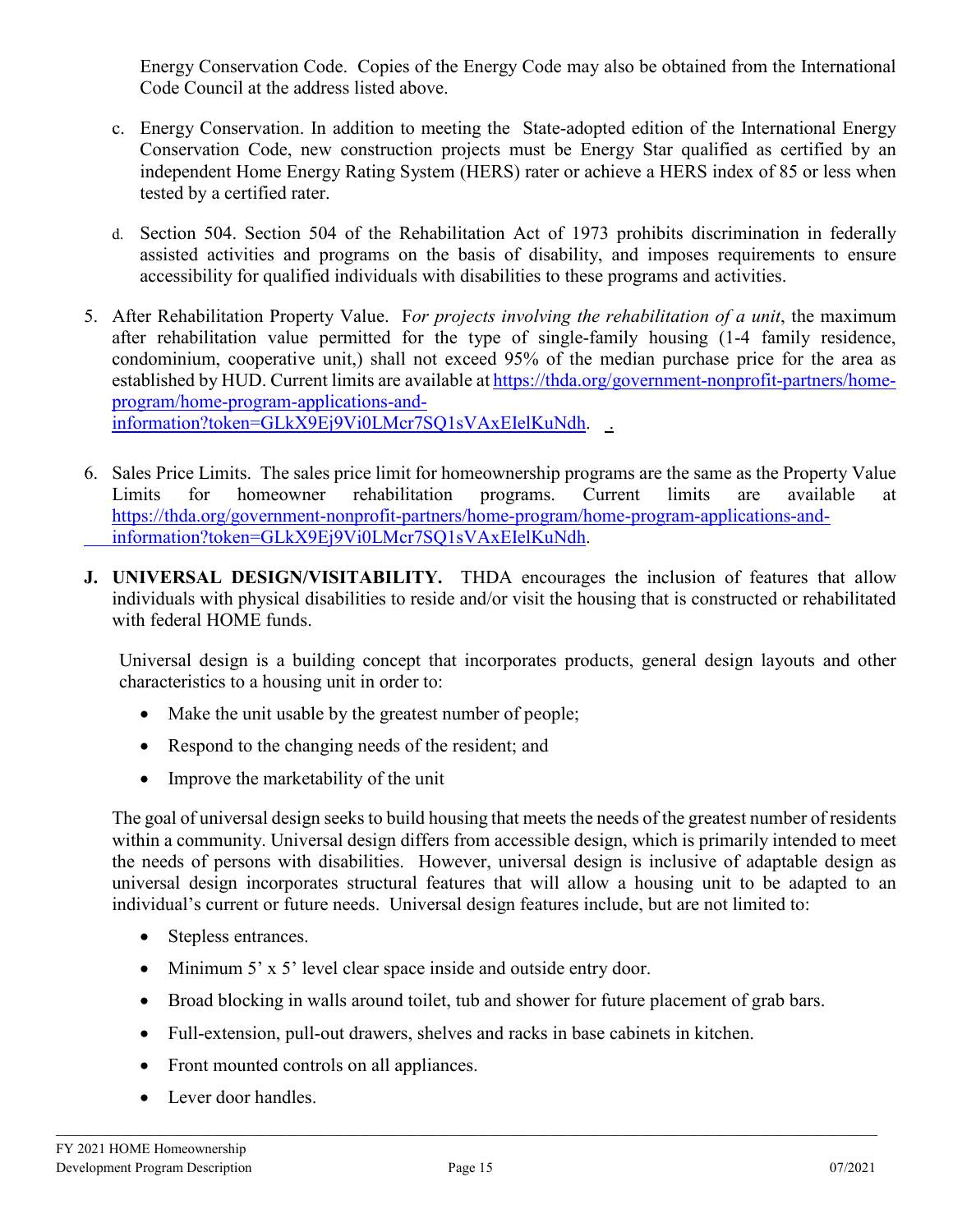• Loop handle pulls on drawers and cabinet doors.

More information on Universal Design may be found at The Center for Universal Design at North Carolina State University: [http://www.ncsu.edu/ncsu/design/cud/index.htm.](http://www.ncsu.edu/ncsu/design/cud/index.htm)

Visitability refers to homes that are designed and built in a manner that allows individuals who have trouble with steps or use wheelchairs or walkers to live in or visit the unit. These features include:

- One zero-step entrance.
- Doors with 32 inches of clear passage space.
- One bathroom on the main floor that is accessible to a person using a wheelchair.

More information on Visitability can be found at: [http://www.visitability.org.](http://www.visitability.org/)

### **K. HOME RELOCATION REQUIREMENTS.** THDA DISCOURAGES PROJECTS INVOLVING DISPLACEMENT OR RELOCATION OF HOUSEHOLDS. PRIOR TO APPLICATION, CONTACT THDA IF YOU ARE PLANNING ANY PROJECT THAT MAY INVOLVE DISPLACEMENT OR RELOCATION.

The Uniform Relocation Assistance and Real Property Acquisition Policies Act of 1970 (Uniform Act), and its implementing regulations, 49 CFR Part 24, requires relocation assistance where acquisition has occurred under the Uniform Act. In addition, the Uniform Act coverage was expanded in 1987 amendments to cover displacement of individuals resulting from rehabilitation, demolition, or private acquisition carried out under a federally-assisted project or program.

Section 104(d) of the Housing and Community Development Act ("The Barney Frank Amendments") and HUD's Residential Anti-Displacement and Relocation Assistance Plan include additional relocation requirements. This extra level of relocation protection may be triggered for low-income households when units are converted or demolished with Community Development Block Grant (CDBG) or HOME funds. In addition, when Section 104(d) is triggered, jurisdictions may need to replace any low/moderate income dwelling units that are lost due to the conversion or demolition. This section refers only to residential relocation. If non-residential (commercial/industrial) relocation is involved, contact THDA.

Understanding how relocation requirements are triggered, alternate ways of meeting them, and the costs of the alternatives is essential in making HOME program decisions. Concerns about relocation may cause an administrator to consider establishing a preference for vacant buildings. However, administrators should also consider that vacant buildings are often much deteriorated. Rehabilitating an occupied building even with the cost of assisting tenants to remain or relocate, may be less costly than rehabilitating a vacant building. In occupied buildings, program administrators must consider whether occupants will be able to return after rehabilitation and whether Housing Choice Voucher (Section 8) assistance is available to help meet relocation costs. Selecting vacant projects does not relieve all relocation concerns. Vacant buildings in good condition may have been recently occupied. If so, the program administrator must consider whether the owner removed the tenants in order to apply for HOME assistance for a vacant building. If so, these tenants are displaced persons.

Skilled staff can save the local program money and build goodwill with owners and tenants. Failure to understand and follow relocation requirements can result in unnecessary costs for the local program. It is possible for uninformed owners and staff to take steps that would obligate the local program to provide significant relocation benefits and services. Early briefings for owners and program staff on relocation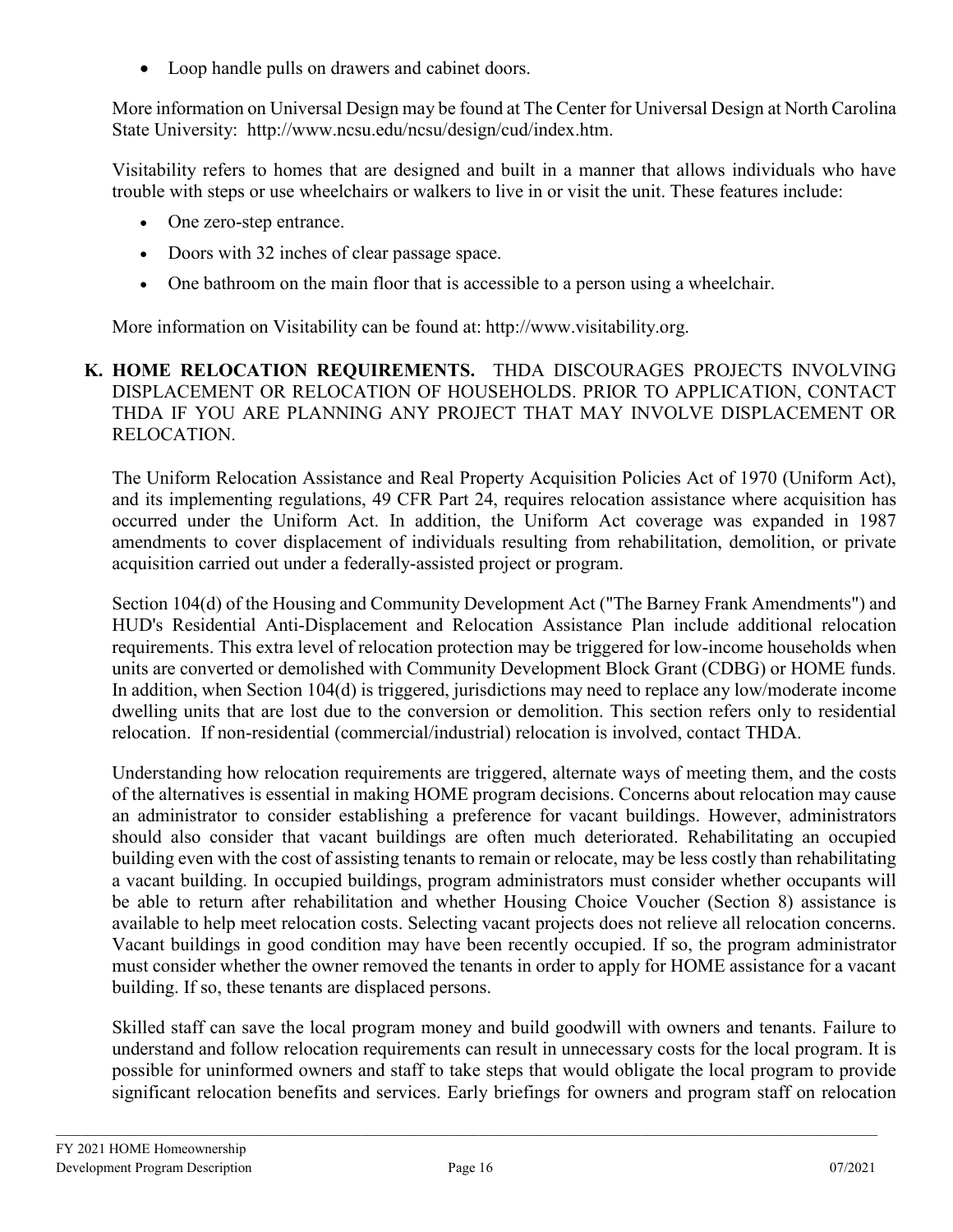rules are essential. Handbook 1378, Tenant Assistance, Relocation and Real Property Acquisition consolidates relocation requirements for HOME and other HUD programs in one document. It is available from HUD Field Offices or by contacting THDA. HUD informational booklets for persons who are displaced or whose property is to be acquired are also available from HUD Field Offices or from THDA.

Uniform Relocation Act (URA) requirements are triggered at the time the application is being prepared, and additional requirements are triggered at the time the working agreement is signed between the owner and the grantee and when rehabilitation is completed. Treatment of displaced persons depends upon whether the displaced person is (1) a tenant or owner; (2) a business or household; or (3) has income above or below the Section 8 Lower Income Limit.

**WHO IS A DISPLACED PERSON? -** Any person (household, individual, business, farm, or non-profit organization) that moves from the real property, permanently, as a direct result of rehabilitation, demolition, or acquisition for a project assisted with HOME funds. Relocation requirements apply to all occupants of a project/site for which HOME assistance is sought even if less than 100% of the units are HOME assisted.

**WHO IS NOT A DISPLACED PERSON?** - A tenant evicted for cause, assuming the eviction was not undertaken to evade URA obligations. A person with no legal right to occupy the property under State or local law (e.g., squatter). A tenant who moved in after the application was submitted but before signing a lease and commencing occupancy, was provided written notice of the planned project, its possible impact on the person (e.g., the person may be displaced, temporarily relocated, or experience a rent increase), and the fact that the person would not qualify as a "displaced person" (or for any assistance under URA) as a result of the project. A person, after being fully informed of their rights, waives them by signing a Waiver Form.

# **HOW IS DISPLACEMENT TRIGGERED?**

*Before Application.* A tenant moves permanently from the property before the owner submits an application for HOME assistance **if** THDA or HUD determines that the displacement was a direct result of the rehabilitation, demolition, or acquisition for the HOME project. (e.g., THDA determines that the owner displaced tenants in order to propose a vacant building for HOME assistance.)

*After Application.* A tenant moves permanently from the property after submission of the application, or, if the applicant does not have site control, the date THDA or the local program administrator approves the site because: (1) the owner requires the tenant to move permanently; or (2) the owner fails to provide timely required notices to the tenant; or (3) the tenant is required to move temporarily and the owner does not pay all actual, reasonable out-of-pocket expenses or because the conditions of the move are unreasonable.

*After Execution of Agreement.* A tenant moves permanently from the project after execution of the agreement covering the acquisition, rehabilitation or demolition because the tenant is not provided the opportunity to lease a suitable, affordable unit in the project.

# **L. HOME RESIDENTIAL ANTI-DISPLACEMENT AND RELOCATION ASSISTANCE PLAN.**

THDA will require grant recipients to replace all occupied and vacant habitable lower income housing demolished or converted to a use other than as lower income housing in connection with a project assisted with funds provided under the HOME Investment Partnership Act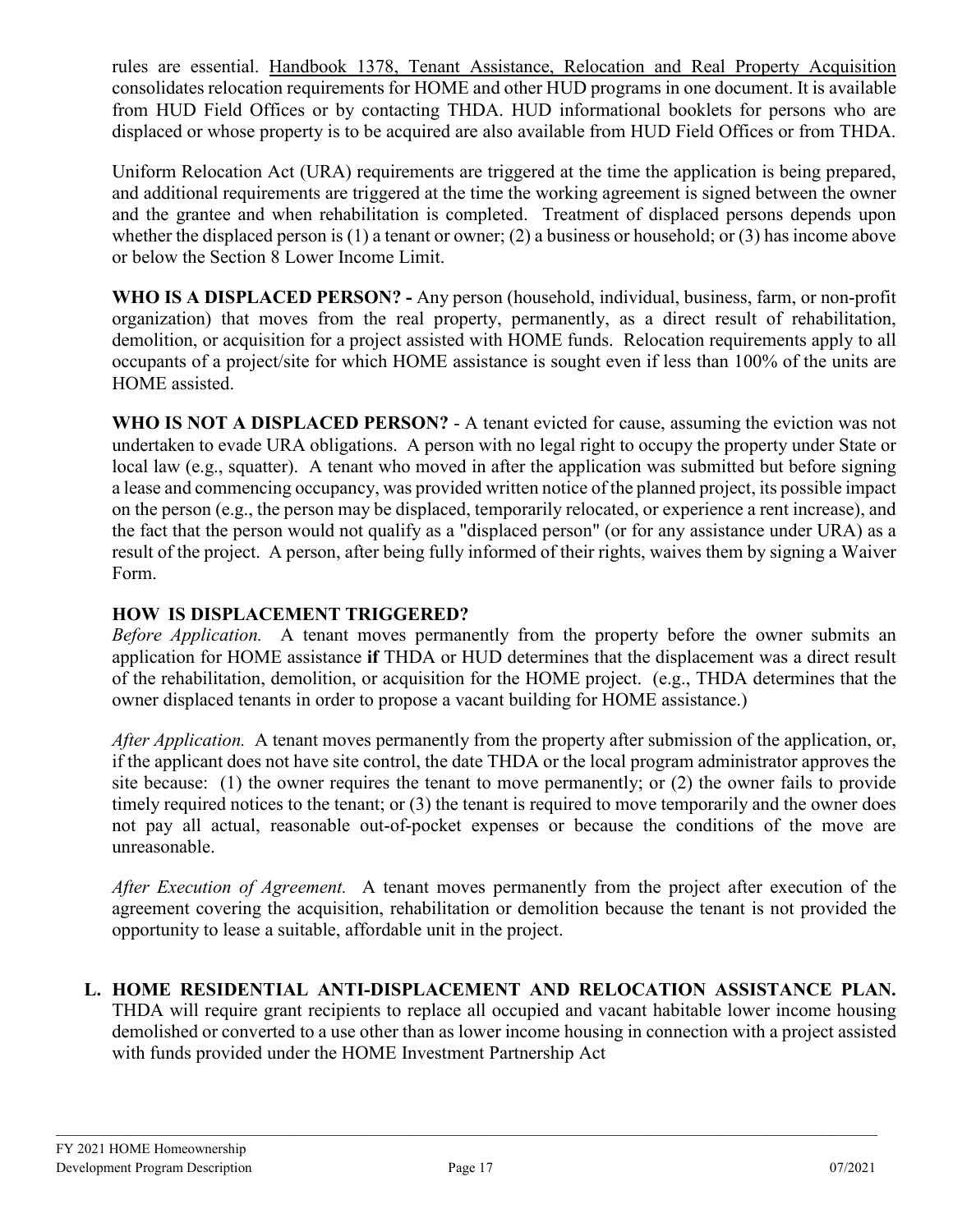All replacement housing will be provided within three years after the commencement of the demolition or conversion. Before entering into a working agreement committing THDA to provide funds for a project that will directly result in the demolition or conversion, THDA will make public by and submit to the HUD/Knoxville HOME coordinator certain information. Each applicant proposing demolition or any reduction in lower income housing units must submit the following information to THDA:

- 1. A description of the proposed assisted project;
- 2. The address, number of bedrooms, and location on a map of lower income housing that will be demolished or converted to a use other than as lower income housing as a result of an assisted project;
- 3. A time schedule for the commencement and completion of the demolition or conversion;
- 4. To the extent known, the address, number of bedrooms and location on a map of the replacement housing that has been or will be provided;
- 5. The source of funding and a time schedule for the provision of the replacement housing;
- 6. The basis for concluding that the replacement housing will remain lower income housing for at least 10 years from the date of initial occupancy; and
- 7. Information demonstrating that any proposed replacement of housing units with smaller dwelling units (e.g., a 2-bedroom unit with two 1-bedroom units), or any proposed replacement of efficiency or single-room occupancy (SRO) units with units of a different size, is appropriate and consistent with the housing needs and priorities identified in the approved Consolidated Plan.
- **M. EQUAL OPPORTUNITY AND FAIR HOUSING.** No person in the United States shall on the grounds of race, color, religion, sex, familial status, national origin,or disability be excluded from participation, denied benefits or subjected to discrimination under any program funded in whole or in part by HOME funds. The following Federal requirements as set forth in 24 CFR 5.105(a), Nondiscrimination and equal opportunity, are applicable to HOME projects:

| Fair Housing Act                                                                               | 24 CFR Part 100                                       |
|------------------------------------------------------------------------------------------------|-------------------------------------------------------|
| Executive Order 11063, as amended<br>(Equal Opportunity in Housing)                            | 24 CFR Part 107                                       |
| Title VI of the Civil Rights Act of 1964<br>(Nondiscrimination in Federal programs)            | 24 CFR Part 1                                         |
| Age Discrimination Act of 1975                                                                 | 24 CFR Part 146                                       |
| Section 504 of the Rehabilitation Act of 1973                                                  | 24 CFR Part 8                                         |
| Section 109 of Title I of the Housing and Community<br>Development Act of 1974                 | 24 CFR Part 6                                         |
| Title II of the Americans with Disabilities Act                                                | 42 U.S.C. §12101 et seq.                              |
| Equal Access to Housing in HUD Programs Regardless of<br>Sexual Orientation or Gender Identity | 24 CRF Parts 5, 200, 203,<br>236, 400, 570, 574, 882, |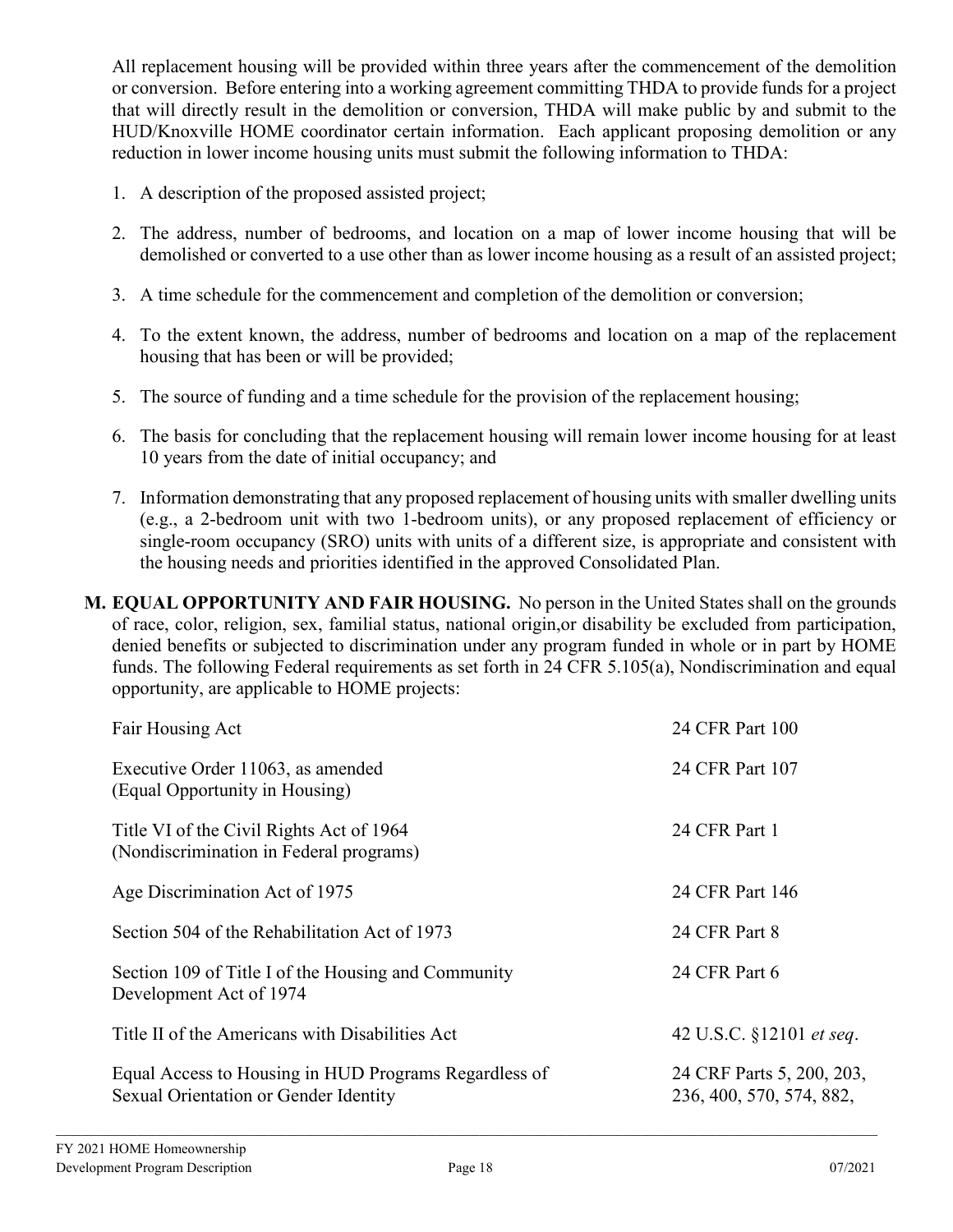891 and 982

Section 3 of the Housing & Urban Development Act of 1968 24 CFR 135

• Section 3 requires that the employment and other economic opportunities generated by Federal financial assistance for housing and community development programs shall, to the greatest extent feasible, be directed toward low-income persons, particularly those who are recipients of government assistance for housing.

Executive Order 11246, as amended 41 CFR 60 (Equal Employment Opportunity Programs)

Executive Order 11625, as amended (Minority Business Enterprises)

Executive Order 12432, as amended (Minority Business Enterprise Development)

Executive Order 12138, as amended (Women's Business Enterprise)

• Executive Orders 11625, 12432, and 12138 (Minority/Women's Business Enterprise) require that PJs and local programs must prescribe procedures acceptable to HUD for a minority outreach program to ensure the inclusion, to the maximum extent possible, of minorities and women and entities owned by minorities and women in all contracts. Local programs must also develop acceptable policies and procedures if their application is approved by THDA.

The HUD Office of Fair Housing also includes the following fair housing laws and Presidential Executive Orders which are not included in 24 CFR 5.105(a) but which are applicable to federally-assisted programs:

Architectural Barriers Act of 1968 at 42 U.S.C. §4151 *et seq.*

Executive Order 12892, as amended (Affirmatively Furthering Fair Housing)

Executive Order 12898

Executive Order 13166 (Limited English Proficiency)

Executive Order 13217 (Community-based living arrangements for persons with disabilities)

In addition to the above requirements, the PJ and local programs must assure that its Equal Opportunity and Fair Housing policies in the HOME Program are consistent with its current Consolidated Plan.

- **N. SITE AND NEIGHBORHOOD STANDARDS.** Housing provided through the HOME program must be suitable from the standpoint of facilitating and furthering full compliance with the applicable provisions of Title VI of the Civil Rights Act of 1964, the Fair Housing Act, Executive Order 11063, and HUD regulations issued pursuant thereto; and must promote greater choice of housing opportunities. Grantees must ensure that the proposed activity does not allow or promote segregation on the basis of race, disability or income.
- **O. AFFIRMATIVE MARKETING.** Prior to beginning a HOME project, grant recipients must adopt affirmative marketing procedures and requirements for all HOME-funded homebuyer projects with five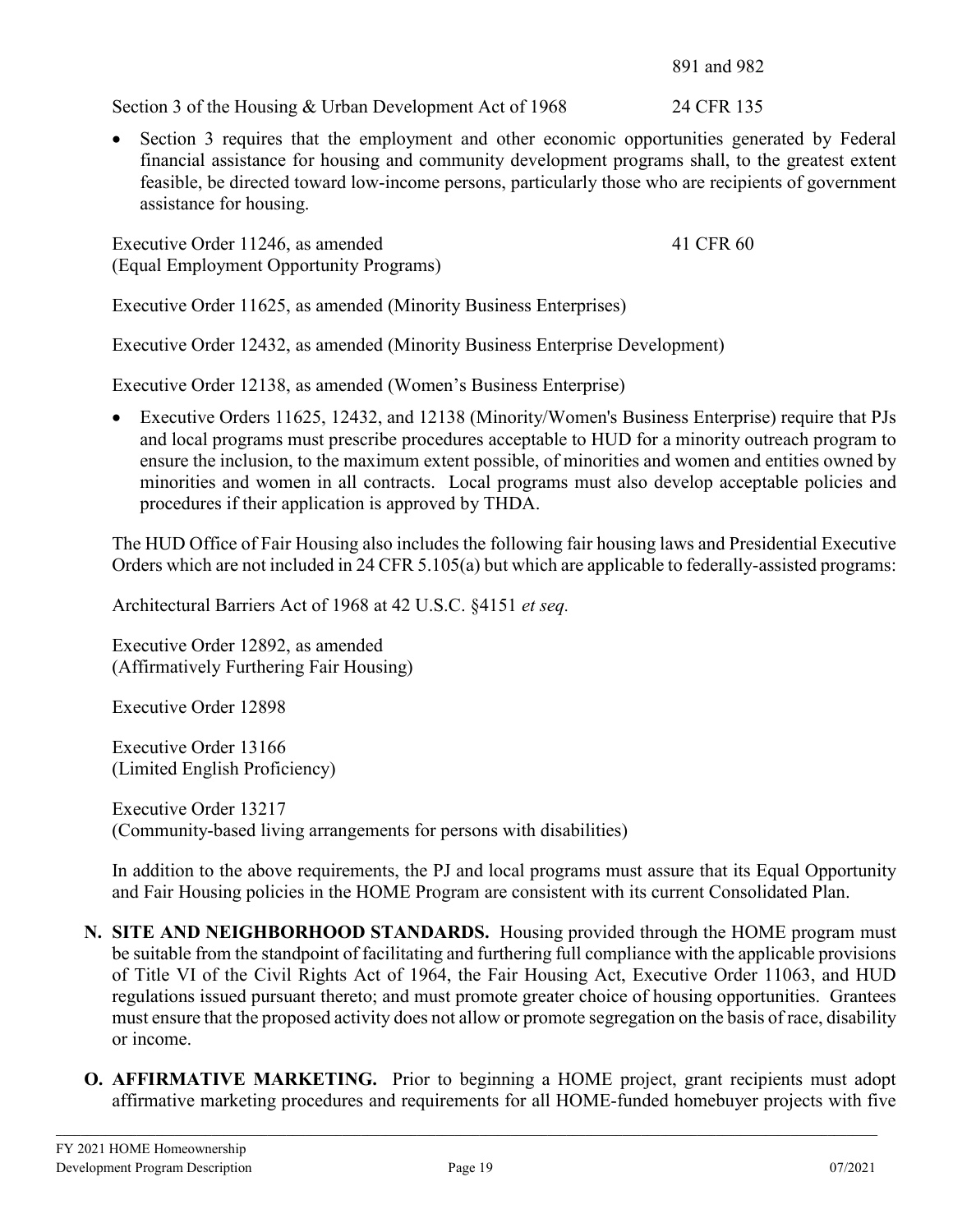or more units. Affirmative marketing steps consist of actions to provide information and otherwise attract eligible persons in the housing market area to the available housing without regard to race, color, national origin, sex, religion, familial status or disability. These must be approved by THDA prior to any HOME funds being committed to a project. Requirements and procedures must include:

- 1. Methods for informing the public, owners and potential tenants about fair housing laws and the local program's policies;
- 2. A description of what owners and/or the program administrator will do to affirmatively market housing assisted with HOME funds;
- 3. A description of what owners and/or the program administrator will do to inform persons not likely to apply for housing without special outreach;
- 4. Maintenance of records to document actions taken to affirmatively market HOME-assisted units and to assess marketing effectiveness; and
- 5. Description of how efforts will be assessed and what corrective actions will be taken where requirements are not met.
- **P. ENVIRONMENTAL REVIEW.** In implementing the HOME program, the environmental effects of each activity must be assessed in accordance with the provisions of the National Environment Policy Act of 1969 (NEPA) and the related authorities listed in HUD's regulations at 24 CFR Parts 50 and 58.

THDA, as the PJ, will be responsible for carrying out environmental reviews. THDA must request the release of funds from HUD for any projects of non-profit organizations. The non-profit organizations will be responsible for gathering the information required for the environmental reviews. HOME funds and any other funds involved in the project cannot be committed until the environmental review process has been completed and the HOME funds have been released. The Environmental Review covers the entire project, not just the portion funded by HOME. *Therefore, except under very limited circumstances, no funds, including both HOME and non-HOME resources, may be expended on a project prior to the release of funds under the Environmental Review process. Any such expenditure will make the entire project ineligible for funding under the HOME program.**This requirement takes effect at the time of the initial application submission to THDA.* 

- **Q. LEAD-BASED PAINT.** Housing assisted with HOME funds is subject to the Lead-Based Paint Poisoning Prevention Act (42 U.S.C. 4821 et seq.) and 24 CFR Part 35, Subparts C through M. The leadbased paint provisions of 982.401(j) also apply, irrespective of the applicable property standard under 24 CFR 92.251. The Lead-Based Paint regulations are available at [www.hud.gov/lea](http://www.hud.gov/lea) or by contacting 1-800- 424-LEAD (5323).
- **R. LABOR STANDARDS.** Davis-Bacon wage compliance and other Federal laws and regulations pertaining to labor standards apply to all contracts for rehabilitating or constructing 12 or more units assisted with HOME funds. The contract for construction must contain the applicable wage provisions and labor standards. Davis-Bacon does not apply to projects using volunteer labor or to sweat equity projects.
- **S. DEBARMENT AND SUSPENSION.** Local programs must require participants in lower-tier transactions covered by 24 CFR 24 to certify that neither it nor its principals are presently debarred,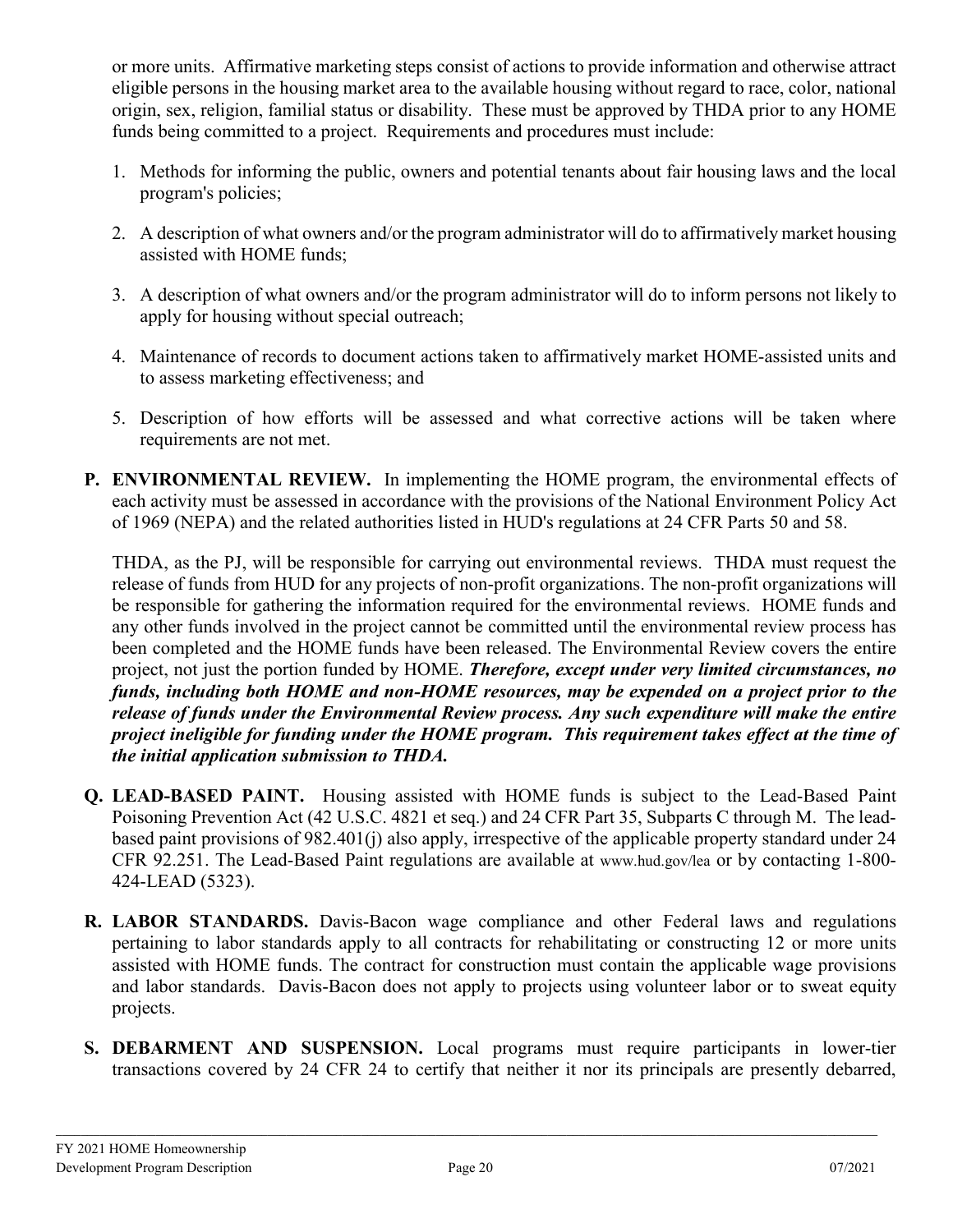suspended, proposed for debarment, declared ineligible or voluntarily excluded from the covered transaction.

- **T. FLOOD PLAINS.** *HOME funds may not be used to construct housing* in an area identified by the Federal Emergency Management Agency as having special flood hazards. In addition, THDA discourages the rehabilitation of units located in special flood hazard areas, but in a few instances and with written permission from THDA, houses located in a floodplain may be assisted provided that the flood plain is mitigated by map revision or all occupiable space of the dwelling and support systems are a minimum of 12" above the recognized flood plain. The community must be participating in the National Flood Insurance Program and flood insurance must be obtained on the units.
- **U. CONFLICT OF INTEREST.** In the procurement of property and services, the conflict of interest provisions at 2 CFR 200.112, apply. In all cases not governed by 2 CFR 200.112, the conflict of interest provisions of the HOME Rule as stated below apply:

The HOME conflict of interest provisions apply to any person who is an employee, agent, consultant, officer, elected official or appointed official of THDA, a State recipient or subrecipient receiving HOME funds. No person listed above who exercises or has exercised any functions or responsibilities with respect to activities assisted with HOME funds or who are in a position to participate in a decision-making process or gain inside information with regard to these activities may obtain a financial interest or financial benefit from a HOME-assisted activity, or have a financial interest in any contract, subcontract or agreement with respect to the HOME-assisted activity, or the proceeds from such activity, either for themselves or those with whom they have business or immediate family ties, during their tenure or for one year thereafter. Immediate family ties include (whether by blood, marriage or adoption) the spouse, parent (including stepparent), child (including a stepchild), brother, sister (including a stepbrother or stepsister), grandparent, grandchild, and in-laws of a covered person.

No owner, developer or sponsor of a project assisted with HOME funds (or officer, employee, agent, elected or appointed official, or consultant of the owner, developer or sponsor or immediate family member or immediate family member of an officer, employee, agent, elected or appointed official, or consultant of the owner, developer or sponsor) whether private, for profit or non-profit (including a CHDO when acting as an owner, developer or sponsor) may occupy a HOME-assisted affordable housing unit in a project during the required period of affordability specified in 92.252(e) or 92.254(a)(4). This provision does not apply to an individual who receives HOME funds to acquire or rehabilitate his or her principal residence or to an employee or agent of the owner or developer of a rental housing project who occupies a housing unit as the project manager or maintenance worker.

Grant recipients should avoid conflicts of interest and the appearance of conflicts of interest in administering their HOME programs as THDA does not routinely consider requesting exceptions to the conflict of interest provisions from HUD. The existence of a conflict of interest or the appearance of a conflict of interest, as determined by THDA in its sole discretion, may be grounds for requiring repayment of HOME funding and limitations on future program participation.

**V. PROCUREMENT.** It is important to keep the solicitation of bids for goods and services as well as professional services contracts open and competitive. Cities, counties, and non-profit organizations must follow their procurement policies and meet all state and federal requirements. At a minimum, applicants must comply with 2 CFR 200.318 - General Procurement Standards.

Prior to solicitation of bids, the Grantee should develop a comprehensive scope of work and perform an independent cost estimate. Grantees should obtain a minimum of 3 to 5 bids using formal advertising or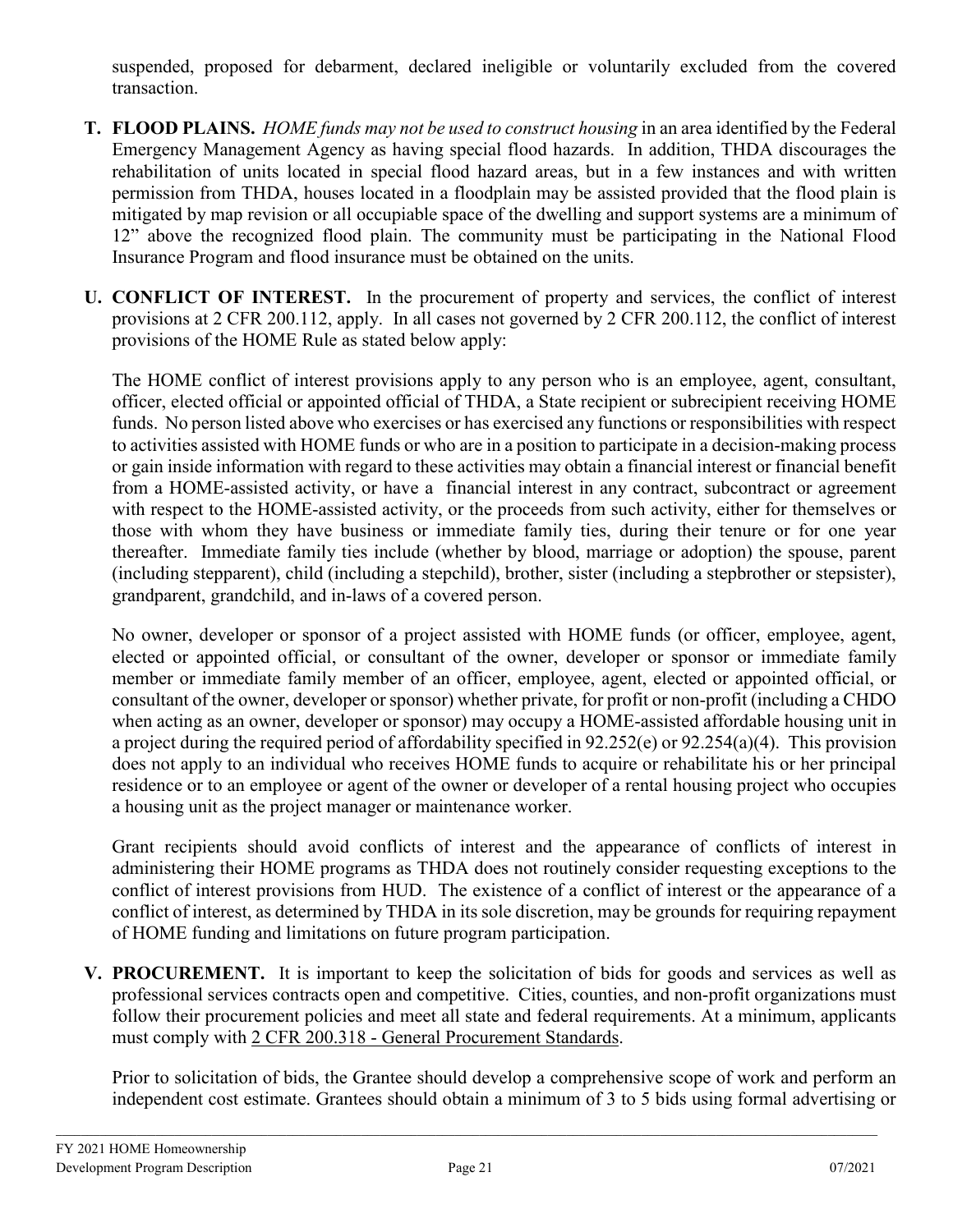requests for proposals for the procurement of professional services such as grant administration, inspections, and work write-ups. There must be an established, well-documented selection procedure and a written rationale for selecting the successful bid or proposal.

**W. APPLICATION EVALUATION PROCEDURE.** THDA will evaluate each application to determine if the proposal meets threshold criteria. Threshold criteria includes: submission of a complete application; proposal of an eligible activity; proposal of a project that in the opinion of THDA is physically, financially, and administratively feasible; and the proposal of a project that meets the requirements of 24 CFR Part 92, as amended.

All non-profit applicants must submit the most current version of the following required documentation in accordance with the application instructions. Items identified as "THRESHOLD" must be submitted with the application for funding consideration. All other items are required and any funding consideration will be conditional until their receipt and THDA's subsequent review and approval of the item:

- 1. Evidence that the applicant is organized and existing under the laws of Tennessee or, if organized and existing under the laws of another state, evidence that applicant is organized and existing in that state and authorized to do business in Tennessee. (THRESHOLD)
- 2. Documentation of an IRS designation under Section  $501(c)(3)$  or  $501(c)(4)$  of the federal tax code. A  $501(c)(3)$  non-profit organization may not submit an application until they have received their designation from the IRS. A  $501(c)(4)$  non-profit applicant must provide documentation satisfactory to THDA, in its sole discretion, that the non-profit has filed the necessary material with the IRS and received a response from the IRS demonstrating 501(c)(4) status. (THRESHOLD)
- 3. Copy of Organizational Charter (THRESHOLD)
- 4. Copy of Organizational By-laws (THRESHOLD)
- 5. List of Board members including: names; home address; occupation; a description of their primary contribution; length of service; phone #; email address; and date the term of service expires. (THRESHOLD)
- 6. Business plan or strategic management plan that demonstrates the agency's short term and long term goals, objectives, and plans to achieve them.
- 7. The most recent financial audit or certified financial statements of the organization. (THRESHOLD)
- 8. Applicant Board Member and Corporate Disclosure Forms completed, signed by the organization's Executive Director and each Board Member and notarized.
- 9. Applicant/Board Member and Corporate Disclosure Form completed, signed by the Chairman of the Board or Executive Director on behalf of the organization and notarized.
- 10. One page explanation of how the Board of Directors is involved in the operation of the agency, including how often the Board meets, how the Board monitors and provides oversight for the agency's programs.
- 11. Resolution by the Board of Directors authorizing the submission of this application. (THRESHOLD)
- 12. List of staff members employed by the organization, including how many are full-time or part-time,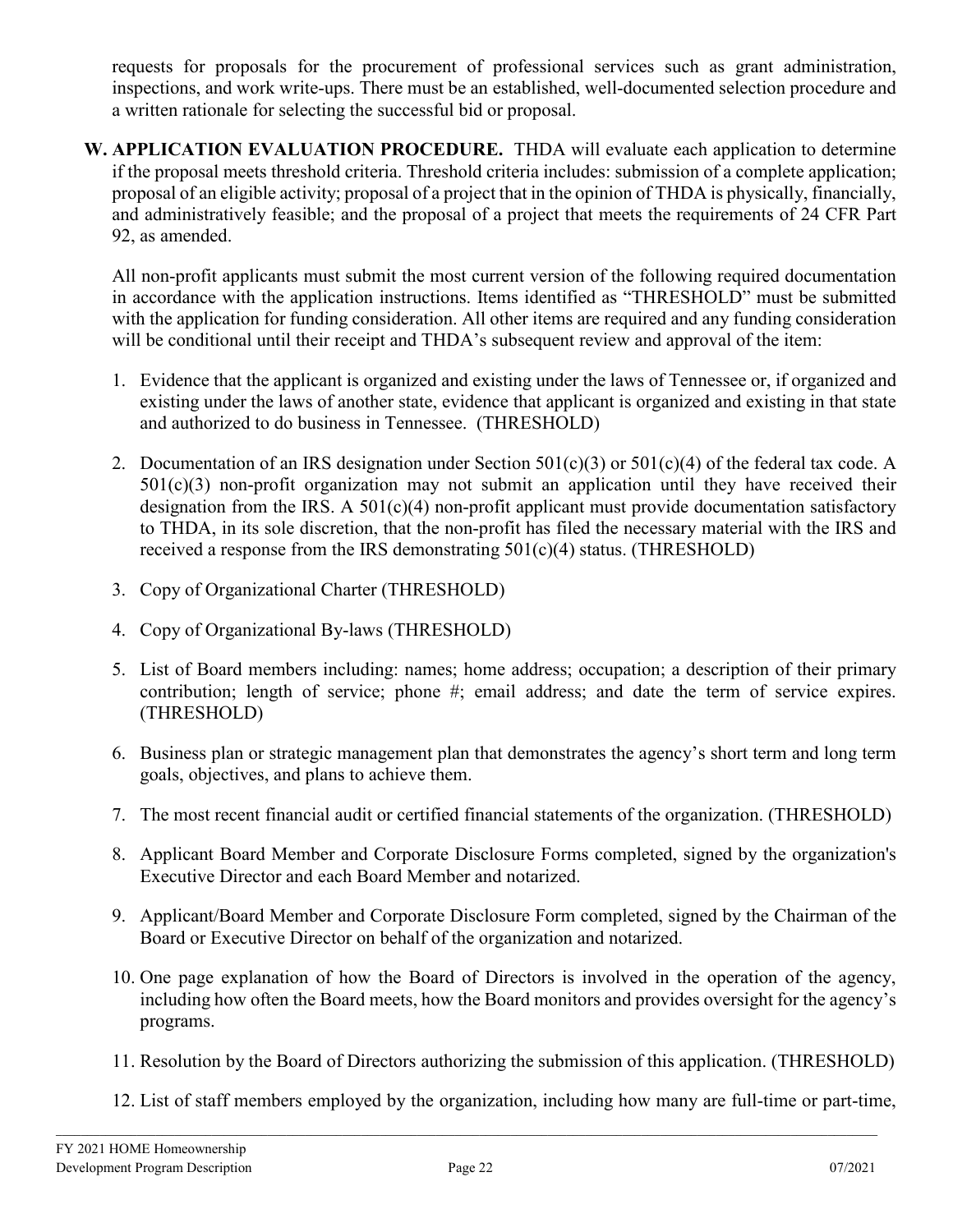their specific responsibilities related to housing programs, and how many years of experience each staff member has in housing development. (THRESHOLD)

- 13. Documentation of agency operating funds from other sources, including how much annually and from what sources.
- 14. Explanation of any other programs operated by the organization, including the program(s) and its funding source(s).
- 15. Explanation of the agency's experience in housing, particularly in providing housing to low and very low income households in Tennessee. (THRESHOLD)

Applicants must upload all organizational information required to be submitted through THDA's Participant Information Management System (PIMS) or the Grants Management System (GMS) based on the application instructions. Copies of organizational documents that are required to be submitted through PIMS, but that are submitted through another means, may not be considered.

Documentation must be submitted to demonstrate that the organization meets threshold requirements and has the capacity to provide affordable housing for low-income households, including the administration of the proposed project.

Applicants must receive a minimum score of 60 to be considered for funding.

Applications meeting the threshold criteria will be scored and ranked in descending numerical order, based on the criteria provided below. In the event of a tie score, THDA first will select the application with the highest capacity score and then, if a tie still remains, the highest percentage of Match.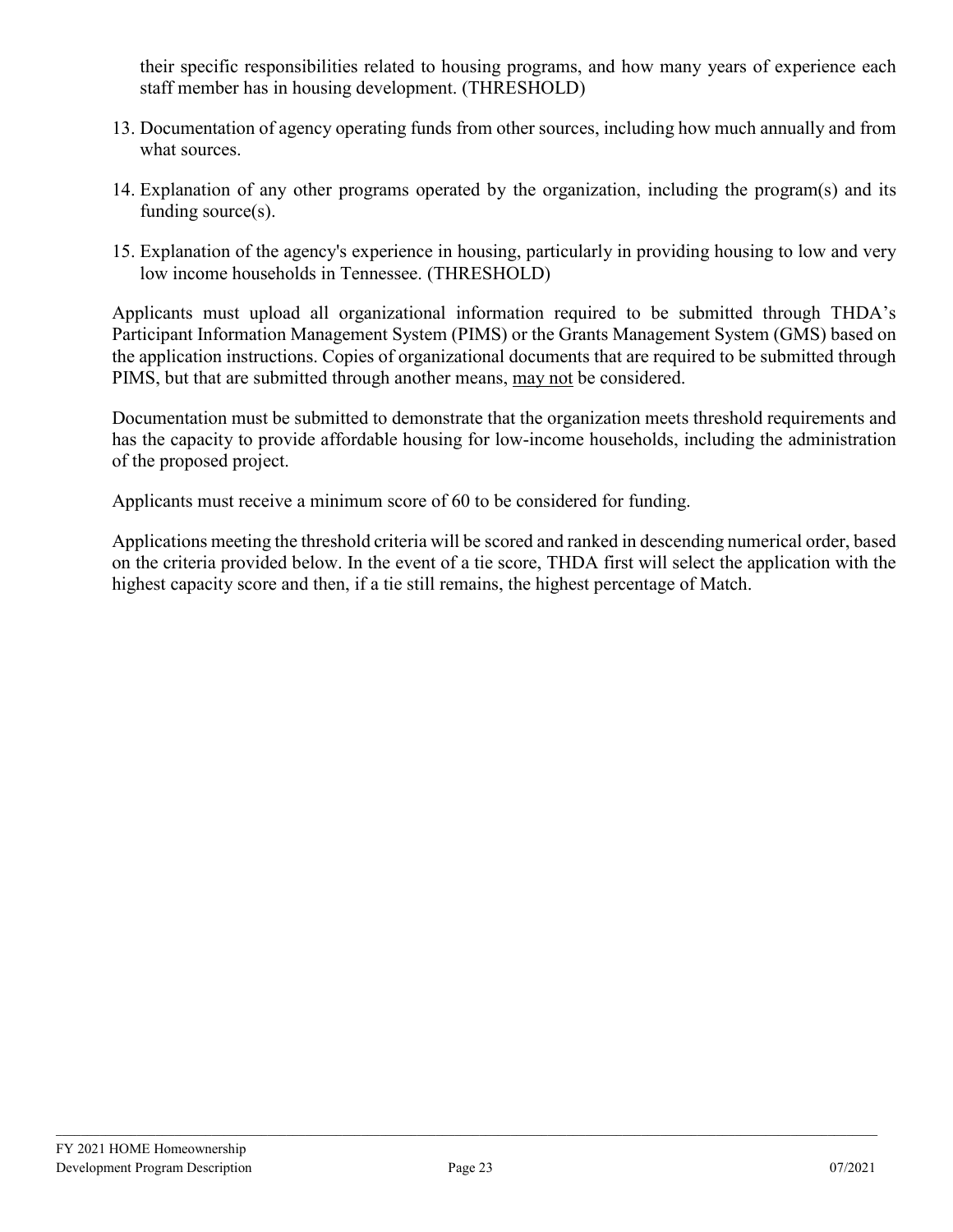# **Up to 100 points**

# **1. CAPABILITY Up to 50 points**

The proposed project demonstrates exceptional project planning and readiness. Up to 25 points

- The program design is complete and all necessary components to accomplish the project are identified in the application.
- Sites have been identified and the Applicant has site control. NOTE: THDA will not be able to issue a Working Agreement unless there are specific addresses or a legal description for the property.
- Applicant has a pipeline of potential homebuyers ready to purchase or working toward readiness to purchase. NOTE: Commitment of CHDO funds must be to a specific address and homebuyer to meet HUD's definition of CHDO commitment by the 24-month deadline.
- Applicant has completed an examination of neighborhood market conditions demonstrating a need for the proposed housing and the anticipated housing types, as well as the target locations or neighborhoods for which the housing is intended.
- Applicant has secured other funding for the project. Commitment letters are included in the application.

The Applicant demonstrates sufficient capacity beyond threshold. Up to 25 points

- The Applicant has produced successful affordable housing projects of similar size, scope and complexity.
- The Applicant has a demonstrated capacity to manage homeownership programs.
- The Applicant has paid staff with demonstrated housing development experience as documented by W-2 forms.
- The Applicant's operating budget reflects multiple sources of funding.
- If previous experience under HOME:
	- $\triangleright$  Has the demonstrated ability to conform to the timeframe of Attachment B: Implementation Plan of the HOME Working Agreement;
	- $\triangleright$  Has demonstrated its ability to commit and draw down funds in a timely manner;
	- $\triangleright$  Has demonstrated the ability to complete a project within the contract term;
	- $\triangleright$  Has a lack of monitoring findings; and
	- Appropriately responds to client concerns or complaints and to THDA staff.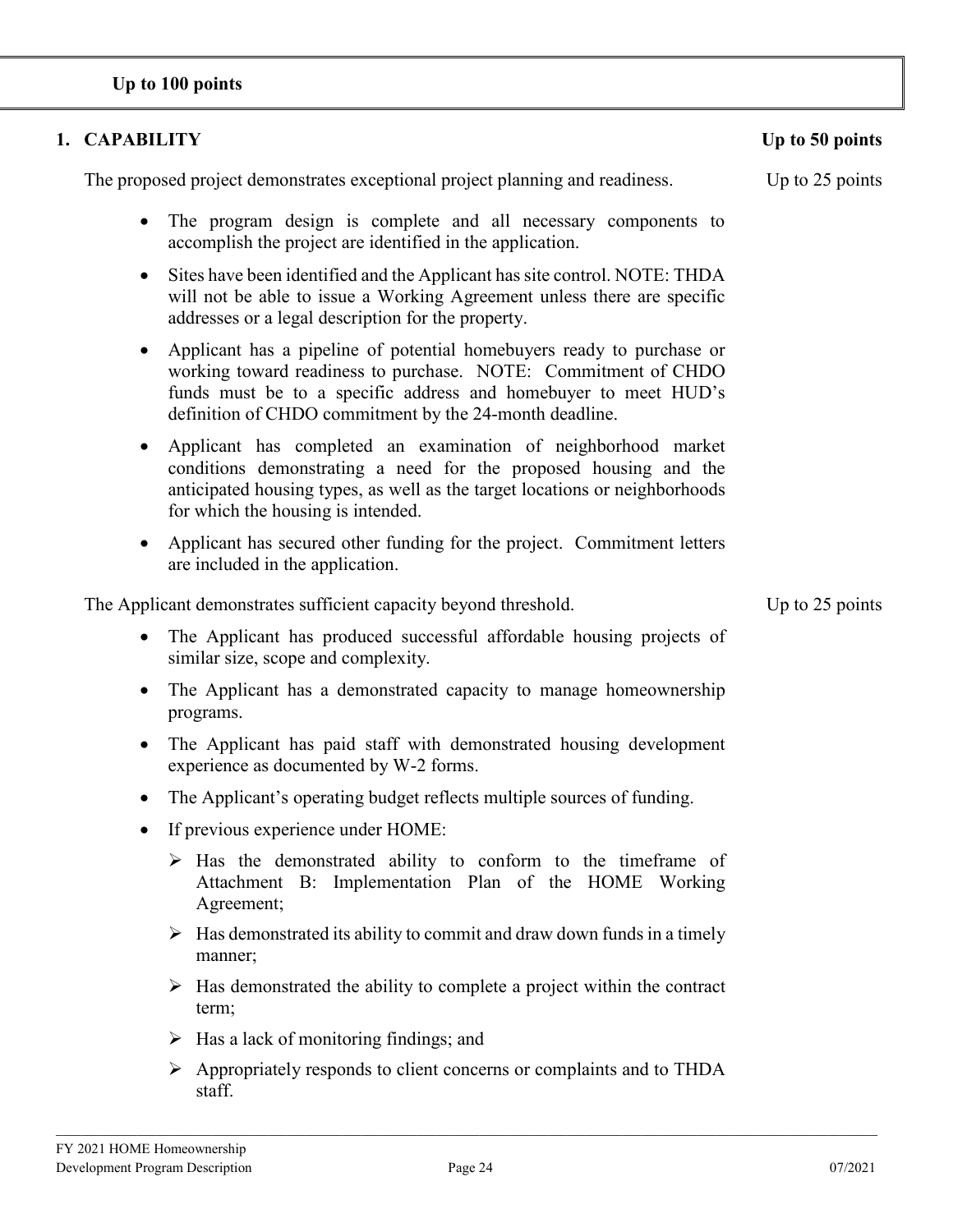# **2. APPLICANT PROJECT LOCATION NOT IN A PJ 5 points**

THDA shall award up to 5 points to applications where the project location of the Applicant is not within an area designated as a Participating Jurisdiction (PJ) by HUD.

#### **3. PUBLIC PRIVATE PARTNERSHIP FOR NEIGHBORHOOD REDEVELOPMENT 5 points**

To receive points under this criteria, the Applicant must partner with a local unit of government or a local quasi-governmental entity by means of a MOU or other partnership agreement, outside of THDA's contract, for the purpose of the development of affordable housing.

The MOU must meet the requirements listed in Section H of this program description.

- The Applicant must have a strategy approved by its Board to redevelop an area that ties into a larger strategic plan of a City or County's efforts to stabilize a focused area that requires revitalization.
- The targeted neighborhood area(s) in which all units will be rehabilitated and/or constructed is clearly identified in the MOU.
- The units to be rehabilitated or constructed must be for sale to eligible low income homebuyers, as defined in Section I of this program description.
- Match contributions, at minimum, must meet the following requirements:
	- $\triangleright$  Donation or sale of a suitable parcel of land for home development, without encumbrance of any kind and with all taxes paid current, as defined in Section F of this program description.
	- $\triangleright$  The donated cost of demolition and disposal of any existing structures on the building parcel including all landfill fees, if unit demolition is a required part of lot development.
	- $\triangleright$  Fees controlled by the local government such as building permits, impact fees or other development fees must be waived by the local government and provided as a donated match to the project. To the extent, the local government controls utility connection and tap fees, these fees must be waived or significantly discounted in order to meet the match eligibility requirements of the HOME program.

THDA shall award up to 15 points to applications that include a committed contribution of eligible match resources towards the project implementation. A commitment of eligible match contribution from an external source must be documented in the application from the source providing the contribution. To determine the points awarded, THDA will not round the percentage calculated.

The project's sources include an eligible HOME match contribution that is equal to or greater than 15% of the proposed HOME funds to be used for project costs; 15 points

OR

\_\_\_\_\_\_\_\_\_\_\_\_\_\_\_\_\_\_\_\_\_\_\_\_\_\_\_\_\_\_\_\_\_\_\_\_\_\_\_\_\_\_\_\_\_\_\_\_\_\_\_\_\_\_\_\_\_\_\_\_\_\_\_\_\_\_\_\_\_\_\_\_\_\_\_\_\_\_\_\_\_\_\_\_\_\_\_\_\_\_\_\_\_\_\_\_\_\_\_\_\_\_\_\_\_\_\_\_\_\_\_\_\_\_\_\_\_\_\_\_\_\_\_\_\_\_\_\_\_\_\_\_

# **4. MATCH Up to 15 points**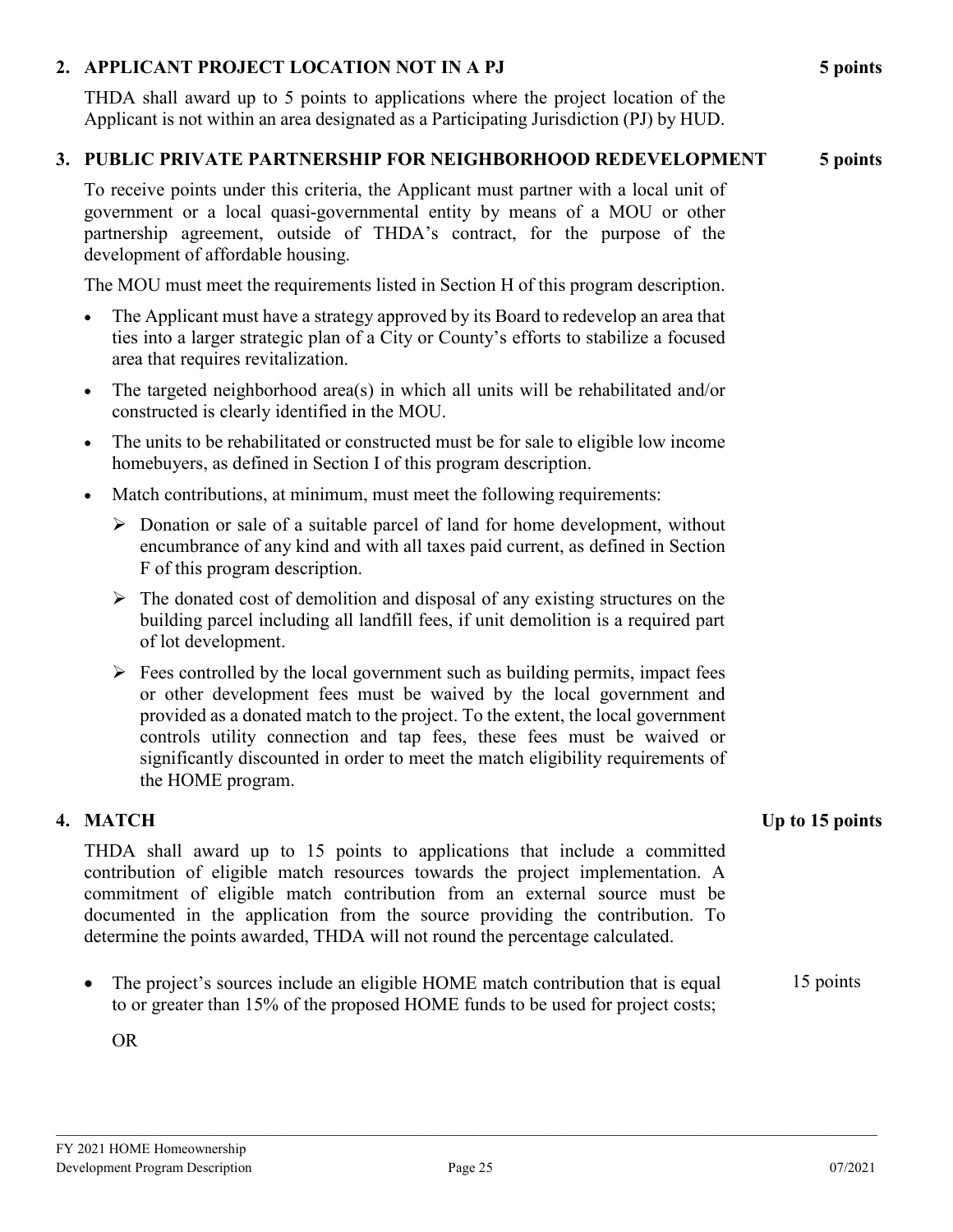The project's sources include an eligible HOME match contribution that is equal to or greater than 5% and less than 15% of the proposed HOME funds to be used 10 points The project's sources include an eligible HOME match contribution that is equal to or greater than 1% and less than 5% of the proposed HOME funds to be used 5 points The project's sources include an eligible HOME match contribution that is less than 1% of the proposed HOME funds to be used for project costs. **5. LEVERAGE Up to 5 points** THDA shall award up to 5 points to applications that include the use of funds from other sources. THDA will award points in this category based on the actual percentage of other funds in the project. Leveraged funds counted in one program year do not qualify again as leverage in subsequent years. In order to receive points, there must be written documentation for the leveraged funds in the application. **6. ENERGY CONSERVATION Up to 10 points** a. For acquisition/rehabilitation and sale type homeownership projects, THDA shall award up to 10 points to applications that, to the extent feasible, include at least three energy conservation measures beyond that required by THDA's Design Standards for Rehabilitation in the rehabilitation of each unit. b. For new construction homeownership projects, THDA shall award up to 10 points to applications that include at least three energy conservation measures beyond that required by THDA's Design Standards for New Construction. **7. UNIVERSAL DESIGN Up to 10 points** For new construction or acquisition/rehabilitation type homeownership projects, THDA shall award **up to 10 total points** to applications that include additional identified universal design features in each unit. Points will be awarded based on the Item "a" is worth (4) points. All other items are worth (1) point each. **The maximum number of points that can be awarded under this category is 10.**  a. One entrance door that is on an accessible route served by a ramp or no-step entrance and which also has a 36" door.

- b. All Interior Doors a minimum of 32 inches of clear passage space except closets of less than 15 square feet.
- c. All hallways have a clear passage of at least 36 inches, is level with ramped or beveled changes at each threshold.
- d. Each electrical panel, breaker box, light switch or thermostat is no higher than 48 inches above the floor.

schedule below.

for project costs;

for project costs;

OR

OR